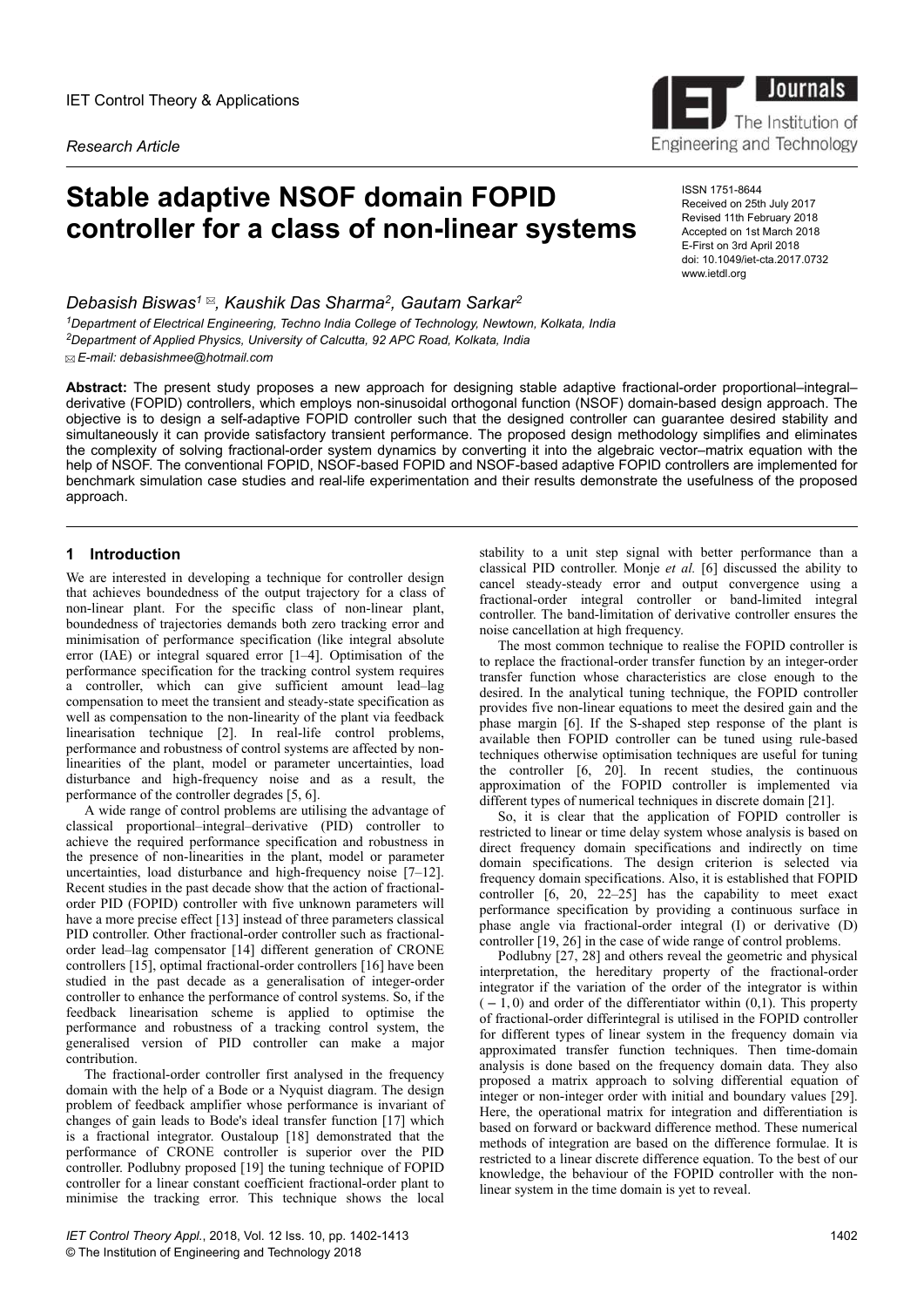The performance of the controller improves relatively for a piecewise linearisable system if the gain scheduling technique is applied in the cost of high computational time and manual interventions for generating the proper control signal to meet the desired specification, in particular, operating zone [30–32]. Synthesis of adaptive controller can overcome this disadvantage [3, 33, 34]. Backstepping method or Lyapunov-based strategies have been utilised to design an adaptive controller to keep zero tracking error and minimum performance specification [4, 35, 36]. The control technique, provided by both of these methodologies, is similar to the PID control action. In the backstepping method, the convergence rate of controller parameters with varying reference signal depends on the value of learning factor. So the performance of the controller and its stability are dependent on the initial guess of controller parameters. While Lyapunov-based synthesis of the self-tuning PID controller demands supervisory control to guarantee closed-loop stability because discontinuity in phase lead or lag due to integer-order integral or derivative controller degrades the performance of the self-tuned PID controller. So, the design technique of adaptive FOPID controller to control a special class of non-linear plant will be a challenging task. Because the complexity in the derivation of the global asymptotic stability condition increases due to the insertion of fractional calculus in system dynamics. Also, the stability analysis of non-linear plant with a fractional-order PID controller in the feed forward path depends on the existence of a Lyapunov candidate function [37, 38].

Many members of non-sinusoidal piecewise constant orthogonal function are binary valued and indicate the applicability in the analysis and synthesis of digital control systems in a piecewise constant manner. The non-sinusoidal orthogonal function (NSOF) sets like Walsh function, Haar function, block pulse functions [39], sample and hold functions (SHFs) [40, 41], triangular functions (TFs) [42] and hybrid functions (HFs) [43, 44] have already been used to analysis and synthesis of linear/nonlinear continuous-time control system including time-invariant, time-varying, time-delay or multi-delay system using matrix operation techniques. The operational matrices for integration and differentiation are developed from the NSOF domain representation after the integration of each basis function. In the NSOF domain, state-space representation of the system dynamics is converted into the algebraic vector–matrix equation. The integerorder operational matrix for integration and differentiation is successfully implemented to solve the different variants of linear system dynamics. However, the application area of the techniques is restricted to an integer-order linear control system.

This paper proposes an alternative approach of designing the FOPID controller for a class of non-linear systems subjected to tracking a reference signal. Here, the objective is to achieve boundedness of the output trajectory with minimum tracking error using the philosophy of feedback linearisation technique. This scheme always gives a linear error dynamics with ideal control law in the time domain for a class of non-linear systems. The design of optimal FOPID controller with the help of quasi-continuous NSOF domain considering minimum approximation error is introduced here. Although, the global stability conditions of NSOF domainbased techniques to solve real-life control problems are not available in the literature.

This paper utilises SHF sets in conjunction with TF sets, as members of NSOF sets, to form a hybrid NSOF [44, 45] for designing the FOPID controllers. The application of NSOF domain-based transformation technique on the proposed scheme reveals the contributions which are listed below:

- i. The system dynamics is an algebraic vector–matrix equation in the NSOF domain instead of the fractional-order system in the sinusoidal domain.
- ii. The internal structure of FOPID controller matrix in the NSOF domain is sufficient to redesign the implementation technique of non-causal convolution in real-life problem considering minimum approximation error, i.e. do not sacrifice the performances of the controller in real-life applications.
- iii. The HF domain dynamics of the proposed scheme is a simple algebraic vector–matrix equation in the state space and is used

in Lyapunov re-design technique to find the global asymptotic stability condition.

- iv. Lyapunov-based stability analysis technique in quasicontinuous NSOF domain gives the adaptation rule of the parameters of FOPID controller and results are represented in the continuous time domain.
- v. The adaptation rules are independent of gamma function that means the proposed scheme eliminates the complexity of fractional-order calculations.
- vi. The tuned parameters of FOPID controller using new adaption rule fulfils the two competing requirements: (1) guarantee the stability of the designed controller and overall system and (2) achieve a good of transient performance without any initial guess of controller parameters.

The proposed design strategy has been implemented for different benchmark case studies and also experimented on a reallife problem. The proposed HF-based non-adaptive and adaptive FOPID control strategies are compared with the controllers designed by conventional PID and FOPID concepts. The obtained results demonstrate, on the whole, the superiority of the HF-based adaptive FOPID approach over the other approaches. The remaining of the paper organised as follows: The detailed discussion on control objective is given in Section 2. A set of NSOF is named as hybrid function and its characteristics are discussed in Section 3. Adaptation rules and implementation technique of FOPID controller using the NSOF domain are given in Section 4. In Section 5, controller, design examples are studied and finally, conclusions are presented in Section 6.

## **2 Problem formulation and FOPID controller**

Let us consider that the control objective is to design an adaptive strategy for a *n*th-order non-linear plant given as [4, 46]

$$
\begin{cases} x^{(n)} = f(x) + bu \\ y = x \end{cases} \tag{1}
$$

where  $f(\cdot)$  is an unknown continuous function,  $u \in \mathbb{R}^1$  and  $y \in \mathbb{R}^1$ are the input and the output of the plant, respectively, and *b* is an unknown positive constant. It is assumed that the state vector is given as  $\mathbf{x} = [x_1, x_2, \dots, x_n]^T = [x, \dot{x}, \dots, x^{(n)}]^T \in \mathbb{R}^n$ . The dynamical system is controllable, if  $b \neq 0$ . Thus, without loss of generality we can assume that  $b > 0$ .

The control objective is to force the plant output  $y(t)$  to follow a given bounded reference signal  $y_m(t)$  under the constraints that all closed-loop variables involved must be bounded to guarantee the closed-loop stability of the system. Thus, the tracking error is  $e(t) = y_m(t) - y(t)$  must be minimised in terms of the performance index.

The objective is to design a stable controller for the system described here. The system must follow the conditions as:

- 1. The closed-loop system must be globally stable in the sense that all variables must be uniformly bounded and  $u \leq M_u < \infty$ where  $M_u$  is set by the designer.
- 2. The tracking error  $e(t)$  should be as small as possible under the constraints in (1).

The ideal control law  $[4]$  for the system in  $(1)$  is given as

$$
u^* = \frac{1}{b} \left[ -f(\mathbf{x}) + y_m^{(n)} + \mathbf{k}^{\mathrm{T}} \mathbf{e} \right]
$$
 (2)

where  $y_m^{(n)}$  is the *n*th derivative of the output of the reference model/the reference signal.

In case of a controller to accomplish these control objectives, let the error vector be  $\mathbf{e} = [e, e, ..., e^{(n-1)}]^T$  and  $\mathbf{k} = [k_1, k_2, ...,$  $k_n$ <sup>T</sup>  $\in \mathbb{R}^n$  be such that all the roots of the Hurwitz polynomial  $s^n + k_n s^{(n-1)} + \dots + k_2 s + k_1$  are in the left half of *s*-plane. For some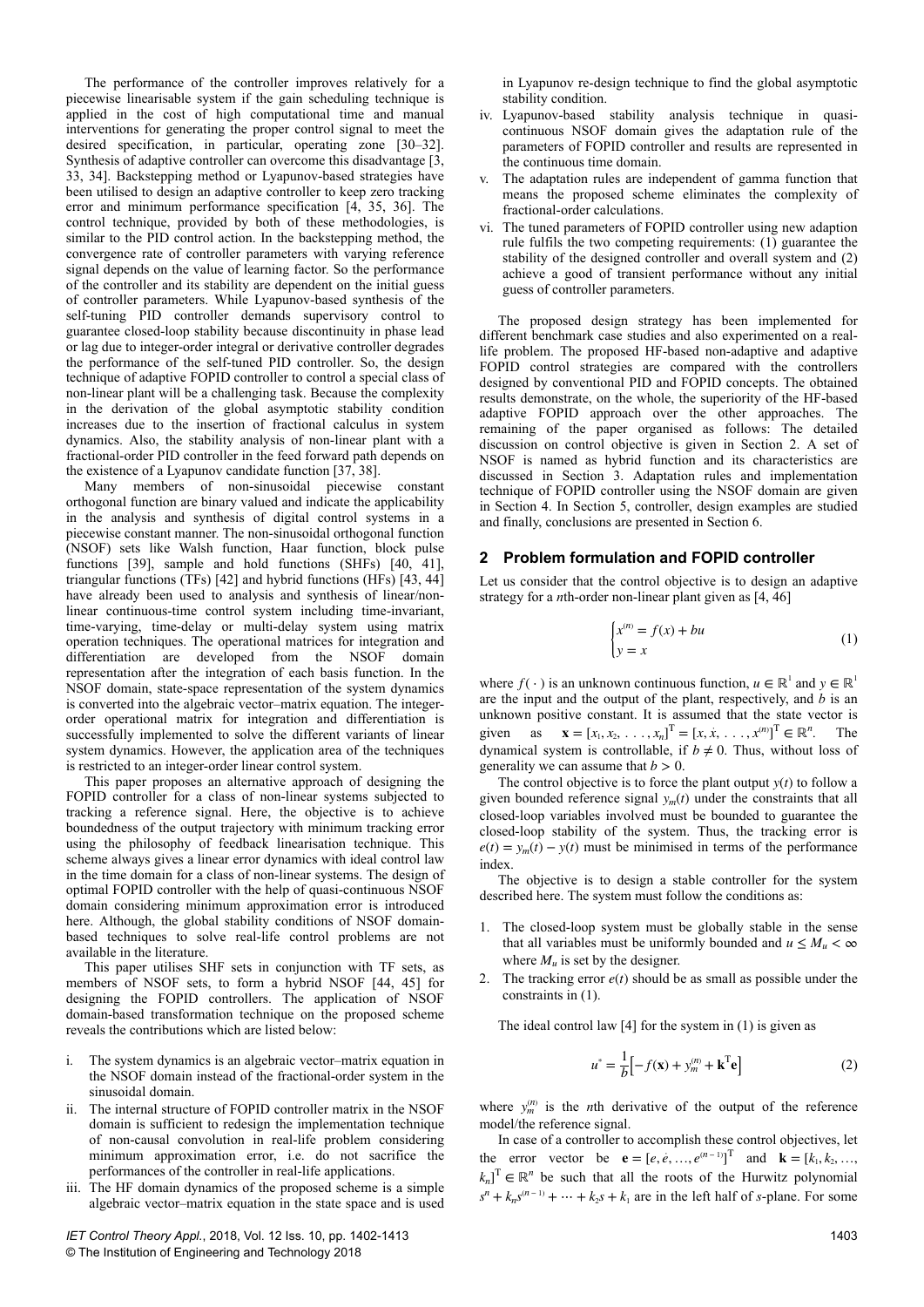specific class of plants, let the error differential equation is as  $e^{(n)} = -k_1e - k_2e - \cdots - k_ne^{(n-1)}.$ 

This definition implies that  $u^*$  guarantees perfect tracking, i.e.  $y(t) \equiv y_m(t)$  if  $\lim_{t \to \infty} e(t) = 0$ . Here the vector *k* describes the desired closed-loop dynamics for the plant error. In practical situations, since  $f$  and  $b$  are not known precisely, the ideal  $u^*$  of cannot be implemented in real practice. Thus, a suitable solution is required to design a controller to approximate this optimal control law. Now, utilising (2), the error differential equation will be

$$
e^{(n)}(t) = -\mathbf{k}^{\mathrm{T}} \mathbf{e}(t) - b[u^* - u_c(t)]
$$
  
\n
$$
\dot{\mathbf{e}}(t) = \Lambda_c \mathbf{e}(t) + b_c[u^* - u_c(t)]
$$
\n(3)

where

$$
\Lambda_c = \begin{bmatrix} 0 & 1 & 0 & \cdots & 0 \\ 0 & 0 & 1 & \cdots & 0 \\ \vdots & \vdots & \vdots & \ddots & \vdots \\ 0 & 0 & 0 & \cdots & 0 \\ -k_1 & -k_2 & -k_3 & \cdots & -k_n \end{bmatrix}, \quad b_c = \begin{bmatrix} 0 \\ 0 \\ 0 \\ \vdots \\ b \end{bmatrix}
$$

### *2.1 Fractional-order PID controller*

The designing of FOPID controller for an integer-order plant is more common issue than other combination of plant and controller [19]. If the input to the FOPID controller is  $e(t)$  and output is  $u_{\text{FOPID}}(t)$  then

$$
u_{\text{FOPID}}(t) = K_{\text{P}}e(t) + K_{\text{I}}D^{\alpha}e(t) + K_{\text{D}}D^{\beta}e(t)
$$
\n<sup>(4)</sup>

where  $K_{\rm P}$ ,  $K_{\rm I}$  and  $K_{\rm D}$  are the gains of proportional, integral and derivative controllers, respectively, and  $D^{\alpha}$  and  $D^{\beta}$  are the operator of fractional-order integration and derivative, respectively, with  $\alpha$  < 0 and  $\beta$  > 0. If the operators of FOPID controller are realised via Reimann–Liouville (RL) and Caputo method or Grunwald– Letnikov (GL) [47–49] method, analysis must be done using convolution operation or considering time-delay in the system dynamics.

#### *2.2 Non-linear system with fractional-order PID controller*

The error dynamics of the system in (3) with a FOPID controller is as follows:

$$
\dot{\mathbf{e}}(t) = \Lambda_{\mathbf{c}} \mathbf{e}(t) + b_c [u^* - u_{\text{FOPID}}(t)]
$$

Now, using (4), we get

$$
\dot{\mathbf{e}}(t) = \Lambda_{\mathbf{c}} \mathbf{e}(t) + b_c [K_{\mathbf{P}} + K_{\mathbf{I}} D^{\alpha} + K_{\mathbf{D}} D^{\beta}] (e^*(t) - e(t)) \tag{5}
$$

Here, the objective is to tune the parameters of the FOPID controller in such way that tracking error will be minimum and the response of the system will be bounded while the controller will (i) take care of robustness of the system if plant gain is changing in nature, (ii) cancel the steady-state error, (iii) concern about output disturbance, (iv) minimise the of high-frequency noise and  $\hat{v}$ minimise the effect of non-linearity via feedback linearisation. Monje *et al* [6] already discussed how to handle the first four constrains via frequency domain analysis. However, the difficulty arises during the analysis of the conditions through continuous time domain when the plant is non-linear. Due to the presence of the fractional-order operators of FOPID controller, the analytic solution and condition of stability of the fractional-order dynamics of the above expression include the gamma function. To get rid of this major disadvantage of the fractional-order system, an efficient and simple alternative transformation technique is applied on system dynamics to fulfil the objective of this paper. After a brief discussion about the NSOF domain and its operators in the next

section, the system dynamics will be transformed in the NSOF domain for further analysis.

# **3 NSOF domain and its operators – a preliminary idea**

## *3.1 Function approximation via HF domain [44]*

A square integrable time function  $f(t)$  of Lebesgue measure may be expanded into SHF (member of piecewise constant basis function (PCBF) family) series or TF (member of piecewise linear basis function (PLBF) family) series in the time interval  $[0, T)$ using *m* number of component functions.

The combination of SHF (PCBF) and RHTF (PLBF) set can be considered as hybrid function (HF) set which is another member of PLBF family. Here, the RHTF set is simply known as TF set. The HF series of a square integrable function  $f(t)$  is

$$
f(t) \simeq f_{\text{HF}} = \mathbf{F}_S^T \mathbf{S}_{(m)}(t) + \mathbf{F}_T^T \mathbf{T}_{(m)}(t)
$$
 (6)

where  $\mathbf{F}_S^T = [f_{S0} \quad f_{S1} \quad \cdots \quad f_{Si} \quad \cdots \quad f_{S(m-1)}], \quad \mathbf{F}_T^T = [f_{T0} \quad f_{T1}]$ …  $f_{Ti}$  …  $f_{T(m-1)}$  and  $f_{Si}$  ≜  $f(ih)$  and  $f_{Ti}$  ≜  $f((i+1)h) - f(ih)$ and the relation  $f_{Ti} \triangleq f_{S(i+1)} - f_{Si}$  holds between  $f_{Si}$  and  $f_{Ti}$ , the minimum approximation error is

$$
w(t) = f(t) - f_{\text{HF}}
$$

The HF domain operational matrix for integration and differentiation can be used to analyse the dynamic system by transforming it into the algebraic vector–matrix equation. For higher-order system, one-shot operation matrix for integration and differentiation is also advantageous [44]. However, the disadvantage is that it is restricted to integer-order system dynamics. So, it is necessary to find the generalised operational matrix for integration and differentiation which has the property to cope up with higher-order system either integer- or fractional-order system.

## *3.2 Integration and differentiation in HF domain [44, 45]*

Both the RL fractional integral and Caputo fractional derivative are based on convolution integral [21, 47]. These convolution processes are causal in nature and increase complexity in further analysis. The advantage of HF domain method is that from the basic principle of derivative or integration we can find the fractional-order operational matrix for derivative or integration in the HF domain. This operational matrix is known as a fractionalorder differintegral matrix in the quasi-continuous time domain. Using the forward difference method and first principle of derivative, the *n*th-order derivative of  $f(t)$  is

$$
D_t^n f(t) \triangleq \lim_{\delta t \to 0} (\delta t)^{-n} \sum_{j=0}^n (-1)^j {q \choose j} f(t + (n-j)\delta t) \tag{7}
$$

where *n* is any positive integer. Binomial coefficients are used to represent weights of the function  $f(t)$  at different stages. In order to apply the boundary conditions in differentiation formula in (7), we can refer the curve of  $f(t)$ . If the function  $f(t)$  has an upper limit *T* and lower limit *a*, we have,  $\delta t = h$ . For  $(m + 1)$  number of samples, the general formula of *n*th-order derivative of  $f(t)$  is

$$
{}_{a}D_{T}^{n}f(t) \triangleq \lim_{((T-a)/m) \to 0} \left(\frac{T-a}{m}\right)^{-n} \sum_{j=0}^{m} (-1)^{j}
$$
  
 
$$
\times \frac{\Gamma(n+1)}{\Gamma(n-j+1)\Gamma(j+1)} f\left(t + (n-j)\left(\frac{T-a}{m}\right)\right)
$$
 (8)

where  $\Gamma(\cdot)$  represents the gamma function. Equations (7) and (8) are equivalent because

$$
(-1)^j \frac{\Gamma(n+1)}{\Gamma(n-j+1)\Gamma(j+1)} = 0 \quad \text{if } j > n.
$$

1404 *IET Control Theory Appl.*, 2018, Vol. 12 Iss. 10, pp. 1402-1413 © The Institution of Engineering and Technology 2018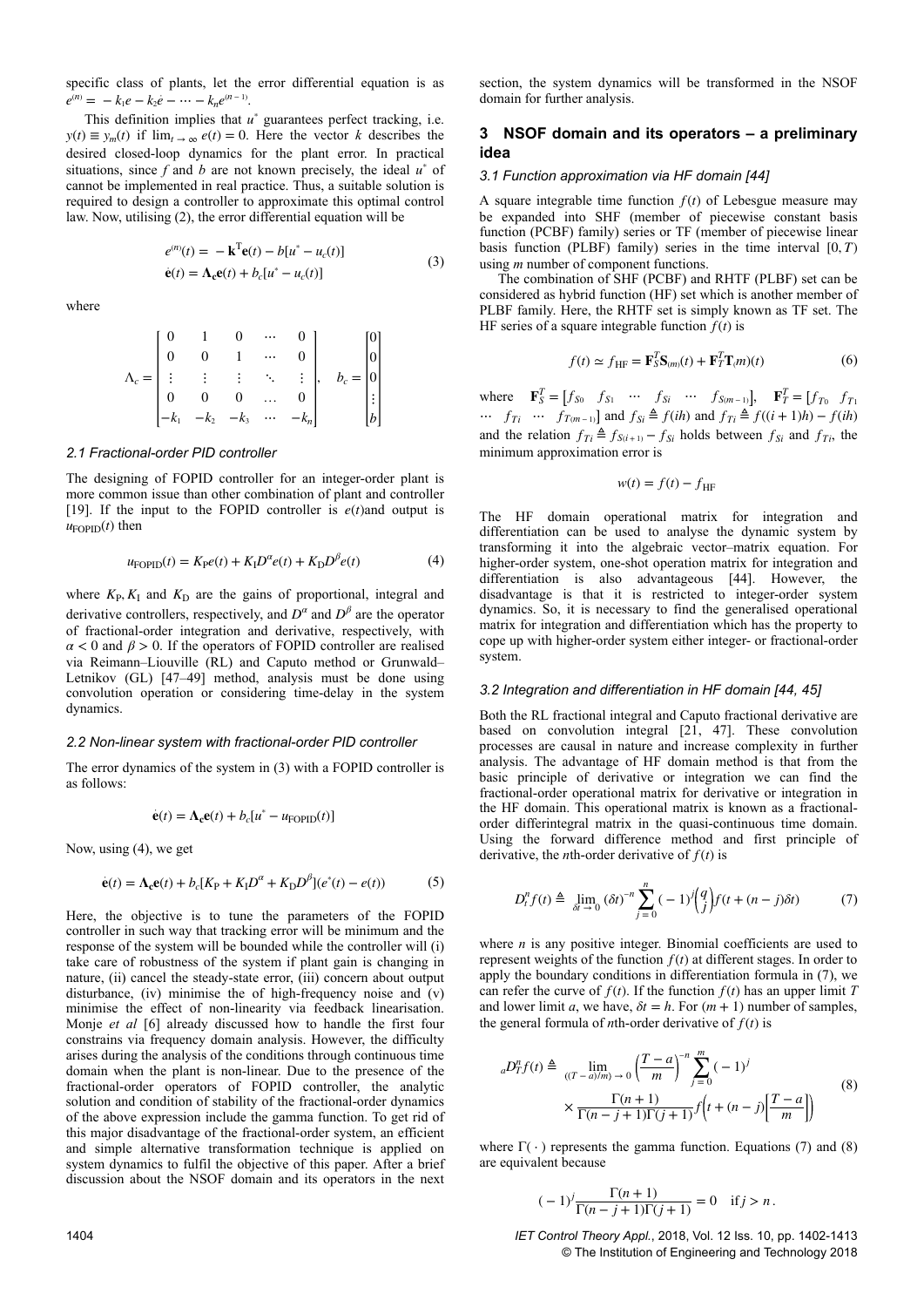

**Fig. 1** *Variation of p using* □

*(a)* 30 samples for different negative values of *q* within ( $-1, 0$ ), *(b)* 5 samples for different positive values of  $q$  within  $(0, 1)$ 

The formula of (8) is applicable for any positive integer *n* to evaluate the derivative of integer order. We can also use (8) to find integration of the function  $f(t)$  if *n* is negative integer. For negative value of  $n$ , (8) becomes

$$
{}_{a}D_{T}^{n}f(t) \triangleq \lim_{\left((T-a)/m\right) \to 0} \left(\frac{T-a}{m}\right)^{-n} \sum_{j=0}^{m} (-1)^{j} \frac{\Gamma(n+1)}{\Gamma(n)\Gamma(j+1)} \tag{9}
$$

$$
\times f\left(t + (n-j)\left[\frac{T-a}{m}\right]\right)
$$

When  $n$  is the negative integer,  $(9)$  can be used to find an integration of  $f(t)$ . So, using  $(8)$  or  $(9)$ , both differentiation and integration of the function  $f(t)$  can be found numerically and is now the formula of differintegral of the function  $f(t)$  considering  $q$ is an arbitrary number. Now the simplified form of *q*th-order diferintegral of the function  $f(t)$  is

$$
{}_{a}D_{T}^{q}f(t) \simeq \lim_{h \to 0} h^{-q} \sum_{j=0}^{m} (-1)^{j} p_{j} f(t + (q - j)h]) \tag{10}
$$

where

$$
p_i = \begin{cases} \frac{\Gamma(q+i)}{\Gamma(q)\Gamma(i+1)}, & q \text{ is negative} \\ \frac{\Gamma(q+1)}{\Gamma(q-i+1)\Gamma(i+1)}, & q \text{ is positive} \end{cases}
$$

For  $(m + 1)$  number of samples, total number of component functions in the HF domain is *m*. Differ–integral of the function  $f(t)$  in the time interval [ $a$ ,  $T$ ) is given as follows [29, 44, 45]:

$$
{}_{a}\mathbf{D}_{T}^{q}f(t) = \frac{d^{q}f(t)}{dt^{q}}|_{t \in [a,T)} \simeq [f_{S0} \quad f_{S1} \quad \cdots \quad f_{S(m-1)}]h^{-q}
$$
\n
$$
\times \begin{bmatrix} p_{0} & p_{1} & p_{2} & \cdots & p_{m-2} & p_{m-1} \\ 0 & p_{0} & p_{1} & \cdots & p_{m-3} & p_{m-2} \\ 0 & 0 & p_{0} & \cdots & p_{m-3} & p_{m-4} \\ \vdots & \vdots & \vdots & \ddots & \vdots & \vdots \\ 0 & 0 & 0 & \cdots & p_{0} & p_{1} \\ 0 & 0 & 0 & \cdots & 0 & p_{0} \end{bmatrix}
$$
\n
$$
+ [f_{T0} \quad f_{T1} \quad \cdots \quad f_{T(m-1)}]h^{-q}
$$
\n
$$
\times \begin{bmatrix} p_{10} & p_{21} & p_{32} & \cdots & p_{(m-1)(m-2)} & p_{(m)(m-1)} \\ 0 & p_{10} & p_{21} & \cdots & p_{(m-2)(m-3)} & p_{(m-1)(m-2)} \\ 0 & 0 & p_{10} & \cdots & p_{(m-2)(m-3)} & p_{(m-3)(m-4)} \\ \vdots & \vdots & \vdots & \ddots & \vdots & \vdots \\ 0 & 0 & 0 & \cdots & p_{10} & p_{21} \\ 0 & 0 & 0 & \cdots & 0 & p_{10} \end{bmatrix}
$$

Here  $-\infty \leq q \leq \infty$  and using (11), we can find the fractionalorder differ–integral of  $f(t)$  in the continuous time domain and  $p_{ij} = p_j - p_i$ ,  $i = 0, 1, 2, ..., (m - 1)$  and  $j = 1, 2, ..., m$  Using (6) and (11) we get,

$$
a\mathbf{D}_T^q f(t) \simeq \mathbf{F}_S^T \mathbf{D}_{\text{FS}}^q \mathbf{S}_{(m)}(t) + \mathbf{F}_T^T \mathbf{D}_{\text{FT}}^q \mathbf{T}_{(m)}(t) \tag{12}
$$

where  $\mathbf{D}_{\text{FS}}^q$  and  $\mathbf{D}_{\text{FT}}^q$  are the operational matrices of differ–integral of an order *q* in the SHF and TF domains, respectively.

The result in (11) can be used to find the operational matrix of the FOPID controller using the time-domain description of the FOPID controller in (4).

When the order of  $q$  in (12) is equal to minus one, all the elements above the main diagonal of the SHF domain integration matrix  $\mathbf{D}_{\text{FS}}^q$  is equal to one and the TF domain integration matrix

 $\mathbf{D}_{\text{FT}}^q$  becomes an identity matrix [44]. When the HF domain integration matrices are operating on input function, it accumulates the whole history of the input function.

As *q* tends to zero, all other elements except the elements of the diagonal elements of the SHF domain integration matrix  $\mathbf{D}_{\text{FS}}^q$  and the TF domain integration matrix  $D_{FT}^q$  are equal to zero. When these matrices are operated on any input function, the output is one-sided delta function which corresponds to a process with absolutely no memory.

Finally, for −1 < *q* < 0, the nature of weightage of samples of input function can be determined from the Fig. 1*a* for each value of *q*. When the SHF domain integration matrix  $\mathbf{D}_{\text{FS}}^q$  and the TF domain integration matrix  $\mathbf{D}_{FT}^q$  are operating on any input function, it partially captures the past history of the function. At any instant of time, the present value of the input function is given a maximum weight and the past states are given less weightage depending on the order of the fractional integration as shown in (11). The weightage of input function can be determined from Fig. 1*b* when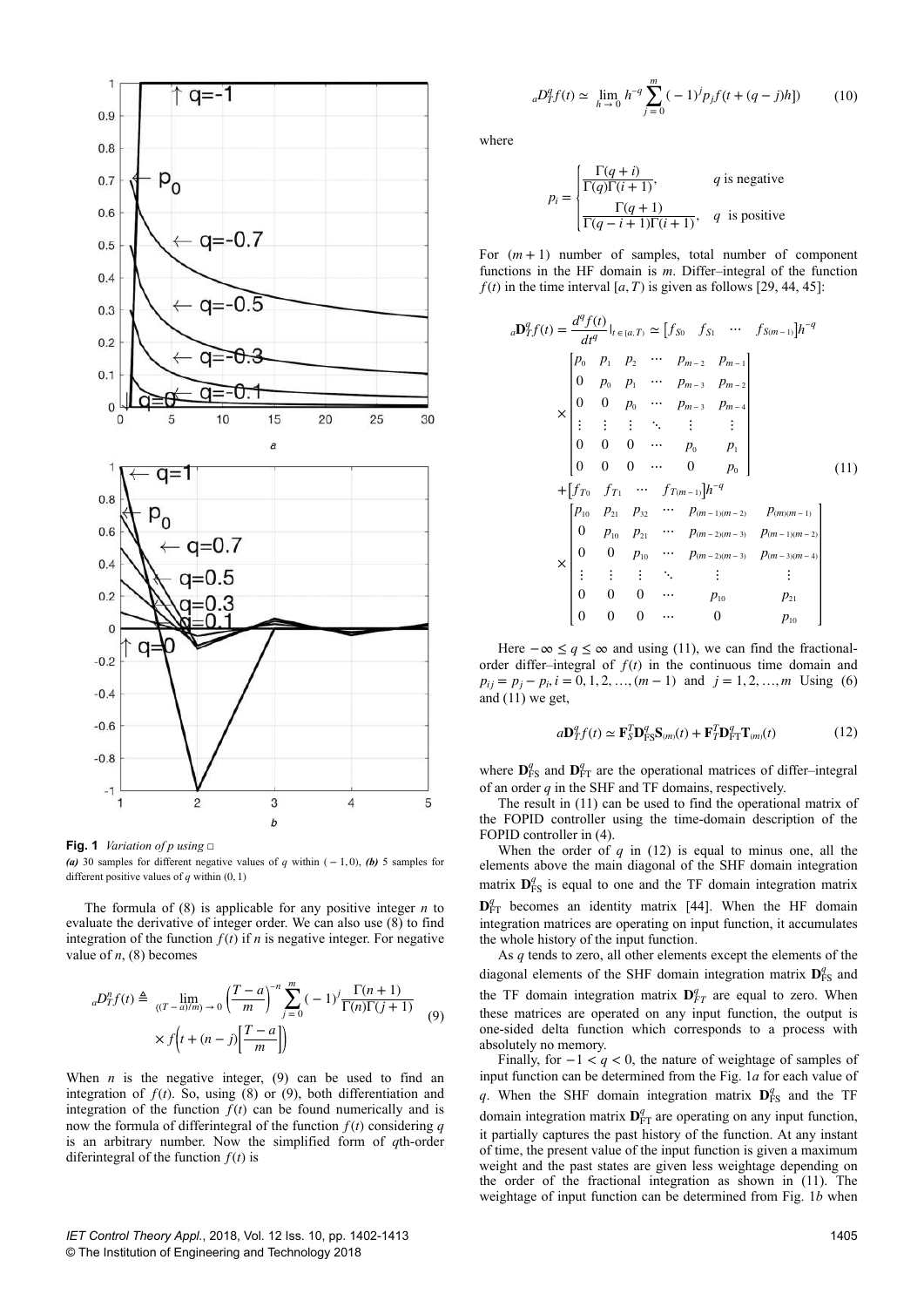$0 < q < 1$ . Now,  $\mathbf{D}_{\text{FS}}^q$  and  $\mathbf{D}_{\text{FT}}^q$  will operate as differentiation matrix. The weightage of the input function is calculated using the properties of the HF domain functions [44] considering 150 component functions.

## **4 Main result**

The plant dynamics as described in (5) can be expressed in the HF domain for further development of controllers [44, 45]. In the HF domain, the weighting coefficients of state vector **e**(*t*), control vector  $u(t)$ , ideal control signal  $u^*(t)$ , output signal  $y(t)$ , approximation error  $w(t)$  are *n*-vectors and form the  $(i + 1)$ th column of the  $\mathbf{E}_S$ ,  $\mathbf{U}_S$ ,  $\mathbf{U}_S^*$ ,  $\mathbf{Y}_S$ ,  $\mathbf{W}_S$ ,  $\mathbf{E}_T$ ,  $\mathbf{U}_T$ ,  $\mathbf{U}_T^*$ ,  $\mathbf{Y}_T$ ,  $\mathbf{W}_T$  matrices, respectively. Now, including the minimum approximation error  $w(t)$ , the closed-loop dynamics in the HF domain is given by

$$
\mathbf{E}_{S}\mathbf{D}_{\text{FS}}^{\text{I}}\mathbf{S}(t) + \mathbf{E}_{T}\mathbf{D}_{\text{FT}}^{\text{I}}\mathbf{T}(t) = \Lambda_{c}(\mathbf{E}_{S}\mathbf{S}(t) + \mathbf{E}_{T}\mathbf{T}(t))
$$
  
+ $b_{c}[(\mathbf{U}_{S}^{*T} - \mathbf{U}_{S}^{T})\mathbf{S}(t) - (\mathbf{U}_{T}^{*} - \mathbf{U}_{T}^{T})\mathbf{T}(t)]$   
+ $\mathbf{W}_{S}^{T}\mathbf{S}(t) + \mathbf{W}_{T}^{T}\mathbf{T}(t)$ 

*Lemma 1:* Consider the time-domain expression of the FOPID controller in (4). The input to the FOPID controller is  $e(t)$  and output is  $u(t)$ . If the differ–integral operator in (11) of the HF domain is applied on the FOPID controller (4), the expression of the HF domain FOPID controller is a simple algebraic equation.

*Proof:* Using the operational matrices of the HF domain, the representation of the FOPID controller in (4) in the HF domain is as follows:

$$
u_{\text{FOPID}}(t) \simeq \mathbf{U}_{S}^{T}(S)(t) + \mathbf{U}_{T}^{T}(T)(t)
$$
  
=  $(K_{\text{P}}\mathbf{E}_{1S}^{T}I_{nxm} + K_{\text{I}}\mathbf{E}_{1S}^{T}\mathbf{D}_{\text{FS}}^{\alpha} + K_{\text{D}}\mathbf{E}_{1S}^{T}\mathbf{D}_{\text{FS}}^{\beta})\mathbf{S}(t)$  (13)  
+  $(K_{\text{P}}\mathbf{E}_{1T}^{T}I_{nxm} + K_{\text{I}}\mathbf{E}_{1T}\mathbf{D}_{\text{FT}}^{\alpha} + K_{\text{D}}\mathbf{E}_{1T}^{T}\mathbf{D}_{\text{FT}}^{\beta})\mathbf{T}(t)$ 

where  $\mathbf{D}_{\text{FS}}^{\alpha}$  and  $\mathbf{D}_{\text{FS}}^{\beta}$  are the SHF domain operational matrices for fractional-order integration and derivative, respectively.  $\mathbf{D}_{FT}^{\alpha}$  and  ${\bf D}_{\rm FT}^{\beta}$  are the TF domain operational matrices for fractional-order integration and derivative, respectively. Now, taking  $m = 2, \alpha < 0, \beta > 0$ , we get

$$
\mathbf{U}_{S_{(2)}S_{(2)}(t)}^{\mathrm{T}} + \mathbf{U}_{T_{(2)}T_{(2)}(t)}^{\mathrm{T}} = [e_{S_{0}} \quad e_{S_{1}}] \times \begin{bmatrix} K_{\mathrm{P}} + p_{\alpha 0}K_{\mathrm{I}}h_{\mathrm{r}}^{\alpha} + p_{\beta 0}K_{\mathrm{D}}h_{\mathrm{r}}^{\beta} & p_{\alpha 1}K_{\mathrm{I}}h_{\mathrm{r}}^{\alpha} + p_{\beta 1}K_{\mathrm{D}}h_{\mathrm{r}}^{\beta} \\ 0 & K_{\mathrm{P}} + p_{\alpha 0}K_{\mathrm{I}}h_{\mathrm{r}}^{\alpha} + p_{\beta 0}K_{\mathrm{D}}h_{\mathrm{r}}^{\beta} \end{bmatrix} + [e_{T_{0}} \quad e_{T_{1}}] \times \begin{bmatrix} K_{\mathrm{P}} + p_{\alpha 1 0}K_{\mathrm{I}}h_{\mathrm{r}}^{\alpha} + p_{\beta 1 0}K_{\mathrm{D}}h_{\mathrm{r}}^{\beta} & p_{\alpha 1 2}K_{\mathrm{I}}h_{\mathrm{r}}^{\alpha} + p_{\beta 1 2}K_{\mathrm{D}}h_{\mathrm{r}}^{\beta} \\ 0 & K_{\mathrm{P}} + p_{\alpha 1 0}K_{\mathrm{I}}h_{\mathrm{r}}^{\alpha} + p_{\beta 1 0}K_{\mathrm{D}}h_{\mathrm{r}}^{\beta} \end{bmatrix}
$$

So, using (12), the control signal in the HF domain, in terms of error signal, is

$$
\mathbf{U}_{S}^{T}\mathbf{S}(t) + \mathbf{U}_{T}^{T}\mathbf{T}(t) = \mathbf{E}_{S}^{T}\mathbf{M}_{S}\mathbf{S}(t) + \mathbf{E}_{T}^{T}\mathbf{M}_{T}\mathbf{T}(t)
$$
(15)

where  $M<sub>S</sub>$  and  $M<sub>T</sub>$  are operational matrices of the FOPID controller in SHF and TF domains, respectively.

The common properties of the FOPID controller like robustness to variation in the gain of the plant, i.e. iso-damping property of time response, high-frequency noise rejection, steady-state error correction, minimisation of non-linearity effect through quasicontinuous time domain are discussed in Section 5 through simulation and real-life control problems using different variants of the HF domain FOPID controller. The expression of the FOPID controller in (14) with the help of Figs. 1*a* and *b* shows that at any instant of time if the range of *q* is between  $(-1, 1)$  then the present sample of error signal is getting the highest weight and the weight of past samples is decreasing exponentially as time increases. If the value of *q* is equal to  $-1$  then all the samples of the error signal is accumulated by the integrator by providing maximum memory. Whereas if *q* is decreasing towards 0 the memory power of the integrator is decreasing in nature. So, we can easily correct the steady-state error, effect of output disturbance of the system by controlling the value of  $q$  within ( $-1, 0$ ). On the other hand, Fig. 1*b* shows that the upper limit of the positive value of  $q$  (which is 1) will increase the rise time, overshoot of the system but oscillation will be more. If the value of the  $q$  is going towards 0, the memory power of the differentiator is increasing. □

Now, putting the expression of HF domain FOPID controller from Lemma 1, the error dynamics in the HF domain becomes

$$
\mathbf{E}_{S}\mathbf{D}_{\text{FS}}^{\text{L}}\mathbf{S}(t) + \mathbf{E}_{T}\mathbf{D}_{\text{FT}}^{\text{L}}\mathbf{T}(t)
$$
\n
$$
= \left[\Lambda_{c}\mathbf{E}_{S} + b_{c}\mathbf{E}_{1S}^{T}(\mathbf{M}_{S}^{*} - \mathbf{M}_{S}) + \mathbf{W}_{S}^{T}\right]\mathbf{S}(t)
$$
\n
$$
+ \left[\Lambda_{c}\mathbf{E}_{T} + b_{c}\mathbf{E}_{1T}^{T}(\mathbf{M}_{T}^{*} - \mathbf{M}_{T}) + \mathbf{W}_{T}^{T}\right]\mathbf{T}(t)
$$

Now, equating the coefficients of the SHF and TF domains, we get

$$
\begin{cases} \mathbf{E}_{S}\mathbf{D}_{\text{FS}}^{1} = \Lambda_{c}\mathbf{E}_{S} + b_{c}\mathbf{E}_{\text{IS}}^{T}(\mathbf{M}_{S}^{*} - \mathbf{M}_{S}) + \mathbf{W}_{S}^{T} \\ \mathbf{E}_{T}\mathbf{D}_{\text{FT}}^{1} = \Lambda_{c}\mathbf{E}_{T} + b_{c}\mathbf{E}_{\text{IT}}^{T}(\mathbf{M}_{T}^{*} - \mathbf{M}_{T}) + \mathbf{W}_{T}^{T} \end{cases}
$$
(16)

where  $\mathbf{D}_{\text{FS}}^{\text{l}}$  and  $\mathbf{D}_{\text{FT}}^{\text{l}}$  are the operational matrices of differentiation in the SHF and TF domains, respectively.

#### *4.1 Adaptation rules of FOPID controller*

In this section, the stability condition is derived by using the HF domain representation of system dynamics from the understanding of stability in the sense of Lyapunov. Let us define the Lyapunov function of a non-autonomous system as

$$
V_e(t) \simeq \mathbf{V}_{eS}^T \mathbf{S}(t) + \mathbf{V}_{eT}^T \mathbf{T}(t)
$$
  
+  $\frac{1}{2} [\mathbf{E}_S \mathbf{S}(t) + \mathbf{E}_T \mathbf{T}(t)]^T \mathbf{P} [\mathbf{E}_S \mathbf{S}(t) + \mathbf{E}_T \mathbf{T}(t)]$   
+  $\frac{b}{2\gamma} [(\mathbf{M}_S^* - \mathbf{M}_S) \mathbf{S}(t) + (\mathbf{M}_T^* - \mathbf{M}_T) \mathbf{T}(t)]^T$   
×  $[(\mathbf{M}_S^* - \mathbf{M}_S) \mathbf{S}(t)) + (\mathbf{M}_T^* - \mathbf{M}_T) \mathbf{T}(t)]$  (17)

where  $V_e(t)$  is the Lyapunov candidate function,  $V_{eS}^T$  and  $V_{eT}^T$  are the weighting coefficients of the Lyapunov function in the HF domain, **P** is a symmetric positive definite matrix satisfying the Lyapunov equation. Here, **Q** is a positive definite matrix. Now, the stability condition can be derived from (16) and (17) with the help of the following lemmas.

*Lemma 2:* Consider the HF domain representation of the square integrable function  $f(t)$  in (6). The quadratic form of function  $f(t)$ can also be expressed in the HF domain.

*Proof:* The quadratic function  $g_{HF}$  in terms of  $f_{HF}$  is as follows:

$$
g_{\text{HF}} = \frac{1}{2} \mathbf{f}_{\text{HF}}^{\text{T}} \mathbf{P} \mathbf{f}_{\text{HF}} = \left[ \mathbf{F}_{S}^T \mathbf{S}_{(m)}(t) + \mathbf{F}_{T}^T \mathbf{T}_{(m)}(t) \right]^{\text{T}} \mathbf{P}
$$

$$
\times \left[ \mathbf{F}_{S}^T \mathbf{S}_{(m)}(t) + \mathbf{F}_{T}^T \mathbf{T}_{(m)}(t) \right]
$$

Now, using the properties of HF [45], it can be written as

$$
= \frac{1}{2}\mathbf{S}^{T}(t)\Big[\mathbf{F}_{S}^{T}\mathbf{P}\mathbf{F}_{S}\Big]\mathbf{S}(t) + \frac{1}{2}\mathbf{S}^{T}(t)\Big[\mathbf{F}_{S}^{T}\mathbf{P}\mathbf{F}_{T}\Big]\mathbf{T}(t)
$$
  
+
$$
\frac{1}{2}\mathbf{T}^{T}(t)\Big[\mathbf{F}_{T}^{T}\mathbf{P}\mathbf{F}_{S}\Big]\mathbf{T}(t) + \frac{1}{2}\mathbf{T}^{T}(t)\Big[\mathbf{F}_{T}^{T}\mathbf{P}\mathbf{F}_{T}\Big]\mathbf{T}(t)
$$
  

$$
g_{\text{HF}} = \frac{1}{2}\text{diag}\Big[\mathbf{F}_{S}^{T}\mathbf{P}\mathbf{F}_{S}\Big]\mathbf{S}(t)
$$
  
+
$$
\frac{1}{2}\Big[\text{diag}\Big[\mathbf{F}_{S}^{T}\mathbf{P}\mathbf{F}_{T}\Big] + \text{diag}\Big[\mathbf{F}_{T}^{T}\mathbf{P}\mathbf{F}_{S}\Big] + \text{diag}\Big[\mathbf{F}_{T}^{T}\mathbf{P}\mathbf{F}_{T}\Big]\Big]\mathbf{T}(t)
$$
 (18)

1406 *IET Control Theory Appl.*, 2018, Vol. 12 Iss. 10, pp. 1402-1413 © The Institution of Engineering and Technology 2018

 $\overline{1}$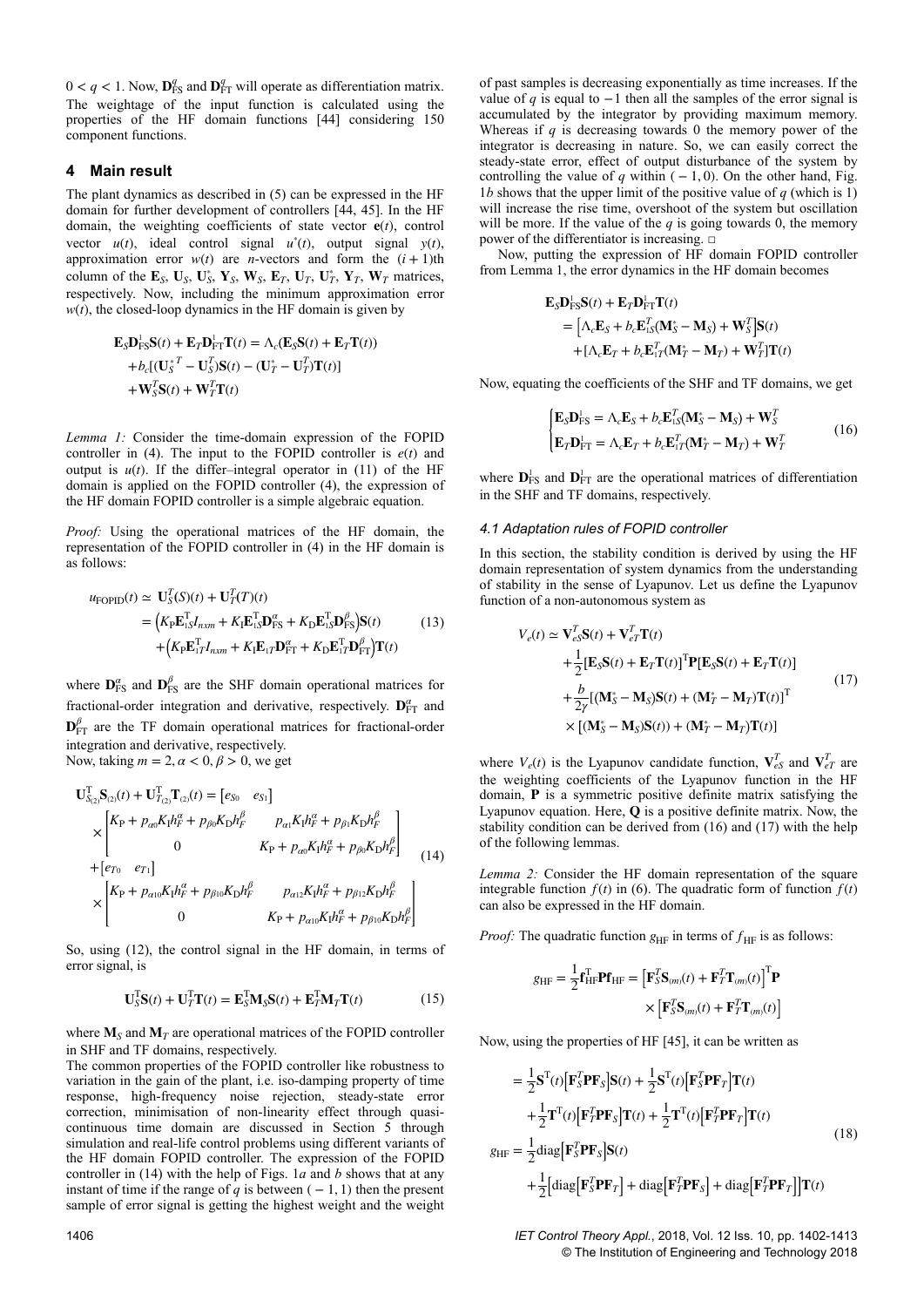□

*Lemma 3:* Consider the HF domain expression of the square integrable function  $f(t)$  in (6). The derivative of quadratic form of  $f(t)$  as shown in Lemma 2 can also be expressed in the HF domain

*Proof:* The derivative of the quadratic form in the HF domain is as follows:

$$
\frac{\mathrm{d}^q g(t)}{\mathrm{d}t^q} \simeq \mathbf{G}_S \mathbf{D}_{\text{FS}}^1 \mathbf{S}(t) + \mathbf{G}_T \mathbf{D}_{\text{FT}}^1 \mathbf{T}(t)
$$
\n
$$
= \frac{1}{2} \big[ \mathbf{F}_S^T \mathbf{D}_{\text{FS}}^1 \mathbf{S}_{(m)}(t) + \mathbf{F}_T^T \mathbf{D}_{\text{FT}}^1 \mathbf{T}_{(m)}(t) \big]^{\text{T}} \mathbf{P}
$$
\n
$$
\times \big[ \mathbf{F}_S^T \mathbf{S}_{(m)}(t) + \mathbf{F}_T^T \mathbf{T}_{(m)}(t) \big] + \big[ \mathbf{F}_S^T \mathbf{S}_{(m)}(t) + \mathbf{F}_T^T \mathbf{T}_{(m)}(t) \big]^{\text{T}} \mathbf{P}
$$
\n
$$
\times \big[ \mathbf{F}_S^T \mathbf{D}_F^1 \mathbf{S}_{(m)}(t) + \mathbf{F}_T^T \mathbf{D}_{\text{FT}}^1 \mathbf{T}_{(m)}(t) \big]
$$

Using Lemma 2, we get

$$
= \text{diag}\Big[\Big[\mathbf{F}_{S}^{T}\mathbf{D}_{FS}^{\dagger}\Big]^{T}\mathbf{P}\mathbf{F}_{S}^{T}\Big]\mathbf{S}(t) + \text{diag}\Big[\Big[\mathbf{F}_{S}^{T}\mathbf{D}_{FS}^{\dagger}\Big]^{T}\mathbf{P}\mathbf{F}_{T}^{T}\Big]\mathbf{T}(t) + \text{diag}\Big[\Big[\mathbf{F}_{T}^{T}\mathbf{D}_{FT}^{\dagger}\Big]^{T}\mathbf{P}\mathbf{F}_{T}^{T}\Big]\mathbf{T}(t) + \text{diag}\Big[\Big[\mathbf{F}_{T}^{T}\mathbf{D}_{FT}^{\dagger}\Big]^{T}\mathbf{P}\mathbf{F}_{T}^{T}\Big]\mathbf{T}(t)
$$
\n(19)

The rate vector of the Lyapunov function in (17) is as follows:

$$
\mathbf{V}_{eS}^T \mathbf{D}_{FS}^{\mathsf{L}} \mathbf{S}(t) + \mathbf{V}_{eT}^T \mathbf{D}_{FT}^{\mathsf{L}} \mathbf{T}(t)
$$
\n
$$
= \frac{1}{2} \big( \mathbf{E}_{S} \mathbf{D}_{FS}^{\mathsf{L}} \mathbf{S}(t) + \mathbf{E}_{T} \mathbf{D}_{FT}^{\mathsf{L}} \mathbf{T}(t) \big)^T \mathbf{P} \big( \mathbf{E}_{S}^T \mathbf{S}(t) + \mathbf{E}_{T}^T \mathbf{T}(t) \big)^T
$$
\n
$$
+ \big( \mathbf{E}_{S}^T \mathbf{S}(t) + \mathbf{E}_{T}^T \mathbf{T}(t) \big)^T \mathbf{P} \big( \mathbf{E}_{S} \mathbf{D}_{FS}^{\mathsf{L}} \mathbf{S}(t) + \mathbf{E}_{T} \mathbf{D}_{FT}^{\mathsf{L}} \mathbf{T}_{(m)}(t) \big)^T
$$
\n
$$
+ \frac{b}{2\gamma} \big[ (\mathbf{M}_{S}^* - \mathbf{M}_{S}) \mathbf{D}_{FS}^{\mathsf{L}} \mathbf{S}(t) + (\mathbf{M}_{T}^* - \mathbf{M}_{T}) \mathbf{D}_{FT}^{\mathsf{L}} \mathbf{T}(t) \big]^T \qquad (20)
$$
\n
$$
\times \big[ (\mathbf{M}_{S}^* - \mathbf{M}_{S}) \mathbf{S}(t) + (\mathbf{M}_{T}^* - \mathbf{M}_{T}) \mathbf{T}(t) \big]
$$
\n
$$
+ \frac{b}{2\gamma} \big[ (\mathbf{M}_{S}^* - \mathbf{M}_{S}) \mathbf{S}(t) + (\mathbf{M}_{T}^* - \mathbf{M}_{T}) \mathbf{T}(t) \big]^T
$$
\n
$$
\times \big[ (\mathbf{M}_{S}^* - \mathbf{M}_{S}) \mathbf{D}_{FS}^{\mathsf{L}} \mathbf{S}(t) + (\mathbf{M}_{T}^* - \mathbf{M}_{T}) \mathbf{D}_{FT}^{\mathsf{L}} \mathbf{T}(t) \big]
$$

In  $(20)$ , putting the value from  $(15)$  we get

$$
= \frac{1}{2}((\Lambda_c \mathbf{E}_S + b_c \mathbf{E}_{1S}^T (\mathbf{M}_S^* - \mathbf{M}_S) + \mathbf{W}_S^T)\mathbf{S}(t)
$$
  
+  $(\Lambda_c \mathbf{E}_T + b_c \mathbf{E}_{1T}^T (\mathbf{M}_T^* - \mathbf{M}_T) + \mathbf{W}_T^T)\mathbf{T}(t))^T$   
 $\times \mathbf{P}(\mathbf{E}_S^T \mathbf{S}(t) + \mathbf{E}_T^T \mathbf{T}(t)) + \frac{1}{2}(\mathbf{E}_S^T \mathbf{S}(t) + \mathbf{E}_T^T \mathbf{T}(t))^T \mathbf{P}$   
 $\times (\Lambda_c \mathbf{E}_S + b_c \mathbf{E}_{1S}^T (\mathbf{M}_S^* - \mathbf{M}_S) + \mathbf{W}_S^T)\mathbf{S}(t)$   
+  $(\Lambda_c \mathbf{E}_T + b_c \mathbf{E}_{1T}^T (\mathbf{M}_T^* - \mathbf{M}_T) + \mathbf{W}_T^T)\mathbf{T}(t))^T$   
+  $\frac{b}{2\gamma}[-\mathbf{M}_S \mathbf{D}_\text{FS}^T \mathbf{S}(t) - \mathbf{M}_T \mathbf{D}_\text{FT}^T \mathbf{T}(t)]^T$   
 $\times [(\mathbf{M}_S^* - \mathbf{M}_S)\mathbf{S}(t) + \mathbf{M}_T^* - \mathbf{M}_T)\mathbf{T}(t)]$   
+  $\frac{b}{2\gamma}[(\mathbf{M}_S^* - \mathbf{M}_S)\mathbf{S}(t) + \mathbf{M}_T^* - \mathbf{M}_T)\mathbf{T}(t)]^T$   
 $\times [-\mathbf{M}_S \mathbf{D}_\text{FS}^T \mathbf{S}(t) - \mathbf{M}_T \mathbf{D}_\text{FT}^T \mathbf{T}(t)]$ 

Applying Lemmas 2 and 3, we get

$$
-\frac{1}{2}(\text{diag}(\mathbf{E}_{S}^{T}\mathbf{Q}\mathbf{E}_{S})\mathbf{S}(t) + \text{diag}(\mathbf{E}_{S}^{T}\mathbf{Q}\mathbf{E}_{T})\mathbf{T}(t) \n+\text{diag}(\mathbf{E}_{T}^{T}\mathbf{Q}\mathbf{E}_{S})\mathbf{T}(t) + \text{diag}(\mathbf{E}_{T}^{T}\mathbf{Q}\mathbf{E}_{T})\mathbf{T}(t) \n+\frac{1}{2}(\text{diag}(\mathbf{E}_{S}^{T}\mathbf{Q}\mathbf{W}_{S})\mathbf{S}(t) + \text{diag}(\mathbf{E}_{S}^{T}\mathbf{Q}\mathbf{W}_{T})\mathbf{T}(t) \n+\text{diag}(\mathbf{E}_{T}^{T}\mathbf{Q}\mathbf{W}_{S})\mathbf{T}(t) + \text{diag}(\mathbf{E}_{T}^{T}\mathbf{Q}\mathbf{W}_{T})\mathbf{T}(t) \n+\text{diag}\left(-\frac{b}{\gamma}\mathbf{M}_{S}\mathbf{D}_{\text{FS}}^{L} + \mathbf{E}_{S}^{T}\mathbf{P}_{b}\mathbf{E}_{\text{LS}}^{L}\right)(\mathbf{M}_{S}^{*} - \mathbf{M}_{S})\mathbf{S}(t) \tag{22}
$$
\n
$$
+\text{diag}(-\frac{b}{\gamma}\mathbf{M}_{T}\mathbf{D}_{\text{FT}}^{L} + \mathbf{E}_{S}^{T}\mathbf{P}_{b}\mathbf{E}_{\text{LT}})(\mathbf{M}_{S}^{*} - \mathbf{M}_{S})\mathbf{T}(t) \n+\text{diag}\left(-\frac{b}{\gamma}\mathbf{M}_{S}\mathbf{D}_{\text{FS}}^{L} + \mathbf{E}_{T}^{T}\mathbf{P}_{b}\mathbf{E}_{\text{LS}}^{L}\right)(\mathbf{M}_{T}^{*} - \mathbf{M}_{T})\mathbf{T}(t) \n+\text{diag}\left(-\frac{b}{\gamma}\mathbf{M}_{T}\mathbf{D}_{\text{FT}}^{L} + \mathbf{E}_{T}^{T}\mathbf{P}_{b}\mathbf{E}_{\text{LT}}^{L}\right)(\mathbf{M}_{T}^{*} - \mathbf{M}_{T})\mathbf{T}(t)
$$

An equivalent continuous domain representation of the above quasi-continuous (22) is as follows:

$$
\dot{V}_e(t) = -\frac{1}{2} \mathbf{e}^{\mathrm{T}} \mathbf{Q} \mathbf{e} + \mathbf{e}^{\mathrm{T}} \mathbf{P} \mathbf{w}
$$
\n
$$
+ \left( -\frac{b}{\gamma} \frac{dm_F(t)}{dt} + \mathbf{e}^{\mathrm{T}} \mathbf{P} b_c e \right) (m_F^*(t) - m_F(t))
$$
\n(23)

Now, if  $\dot{V}_e(t) < 0$  then  $V_e$  is minimum. It implies the minimisation of the tracking error  $e(t)$ . As a consequence, the difference between  $m_F^*(t)$  and  $m_F(t)$  will be minimum, where  $m_F(t)$  is the function consisting of parameters of the FOPID controller and is adaptive in nature. For the negative value of  $\dot{V}_e(t)$ , we have to choose an appropriate adaptation rule for the parameters of the FOPID controller from the above expression and the number of HF domain components must be high enough to minimise the approximation error. The first term  $-\frac{1}{2}e^{T}Qe$  itself is negative, the second term le<sup>T</sup>Pwl will be minimum if the number HF domain components is chosen suitably or sufficiently large, and will be less than  $1\frac{1}{2}e^{T}QeI$ , finally if the third item is equal to zero then  $\dot{V}_e(t)$  will be less than zero and (23) becomes

$$
\dot{V}_e(t) = -\frac{1}{2} \mathbf{e}^{\mathrm{T}} \mathbf{Q} \mathbf{e} + \frac{1}{2} \mathbf{e}^{\mathrm{T}} \mathbf{P} \mathbf{w} \le 0
$$

So, the adaptation rule is as follows:

= −

$$
\frac{\mathrm{d}m_F(t)}{\mathrm{d}t} = \frac{\gamma}{b} \mathbf{e}^{\mathrm{T}} \mathbf{P} b_c e \tag{24}
$$

*Lemma 4:* The generalised adaption rule of the HF domain FOPID controller for the system defined in  $(5)$  is given in  $(24)$ . The adaptation rule of the each individual component of the adaptive HF domain FOPID controller can be found using Lemma 1.

*Proof:* Now, with the help of (22) and (24), the SHF domain representation of adaptation rule is

$$
\text{diag}\left(\mathbf{M}_{S}\mathbf{D}_{FS}^{1}\right) = \text{diag}(\frac{\gamma}{b}\mathbf{E}_{S}^{T}\mathbf{P}b_{c}\mathbf{E}_{1S})
$$
\n(25)

and in the TF domain part of the adaptive FOPID controller is

diag(
$$
\mathbf{M}_S \mathbf{D}_{FS}^{\mathsf{L}} + 2\mathbf{M}_T \mathbf{D}_{FT}^{\mathsf{L}}
$$
)  
=  $\frac{\gamma}{b} \text{diag}(\mathbf{E}_S^T \mathbf{P} b_c \mathbf{E}_{1T} + \mathbf{E}_T^T \mathbf{P} b_c \mathbf{E}_{1S} + \mathbf{E}_T^T \mathbf{P} b_c \mathbf{E}_{1T})$  (26)

These two adaptation rules show that the value of operational matrix of FOPID can be evaluated in terms of adaptation parameter *γ*, error state vector **e**(*t*), Lyapunov martrix **P**, output coefficient matrix  $b_c$  and tracking error  $e(t)$ . So, it is evident that the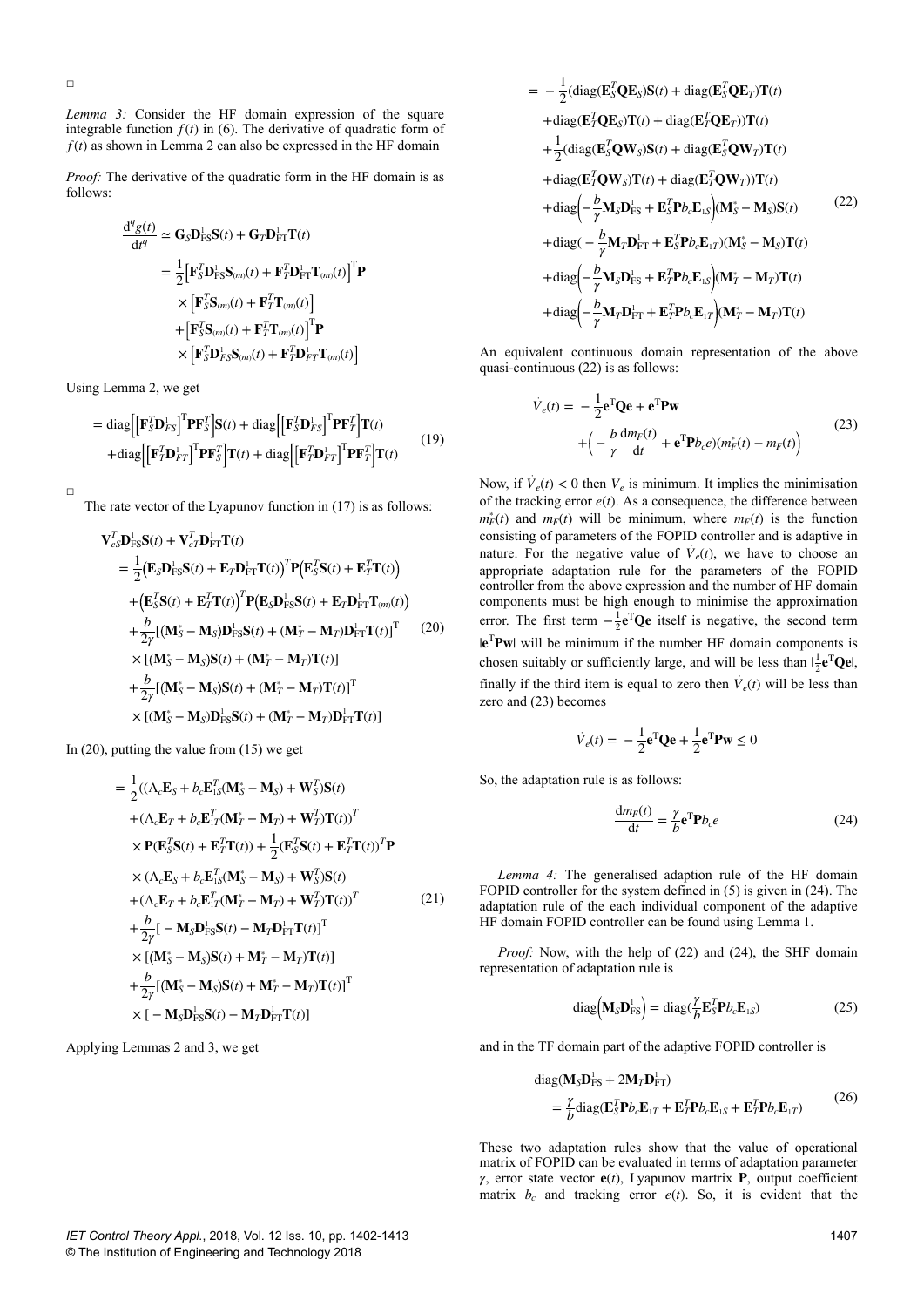| HF domain        |                                                                                  |             |
|------------------|----------------------------------------------------------------------------------|-------------|
| Sampling instant | Distribution of samples                                                          | Time period |
| $\overline{1}$   | $[0 \ 0 \ 0 \ \cdots \ 0 \ f_0]$                                                 | $h_F^q$     |
| 2                | $\begin{bmatrix} 0 & 0 & 0 & \cdots & f_0 & f_1 \end{bmatrix}$                   | $h_F^q$     |
| $\sim 10$        |                                                                                  | ÷           |
| $m-2$            | $\begin{bmatrix} 0 & 0 & f_0 & \cdots & f_{m-4} & f_{m-3} \end{bmatrix}$         | $h_F^q$     |
| $m-1$            | $\begin{bmatrix} 0 & f_0 & f_1 & \cdots & f_{(m-3)} & f_{(m-2)} \end{bmatrix}$   | $h_F^q$     |
| m                | $\begin{bmatrix} f_0 & f_1 & f_2 & \cdots & f_{(m-2)} & f_{(m-1)} \end{bmatrix}$ | $h_F^q$     |
| $m+1$            | $[f_1 \quad f_2 \quad f_3 \quad \cdots \quad f_{(m-1)} \quad f_m]$               | $h_F^q$     |
| $m+2$            | $\begin{bmatrix} f_2 & f_3 & f_4 & \cdots & f_m & f_{(m+1)} \end{bmatrix}$       | $h_F^q$     |
| $m+3$            | $\begin{bmatrix} f_3 & f_4 & f_5 & \cdots & f_{(m+1)} & f_{(m+2)} \end{bmatrix}$ | $h_F^q$     |
|                  |                                                                                  | ÷           |

**Table 1** Sample insertion technique for FOPID controller in HF domain



**Fig. 2** *Flowchart representation of the adaptive FOPID controller in the HF domain*

calculation of the gamma function is not required to evaluate the adaptive FOPID matrix.

• *Adaptation rule for proportional controller:* The adaptation rule for the proportional controller can be derived from the adaptation rule of the FOPID controller in (25) is as follows:

$$
\left[\frac{\mathrm{d}}{\mathrm{d}t}m_{\mathrm{FP}}(t)\right] \triangleq \left(\mathbf{M}_{\mathrm{SFP}}\mathbf{D}_{\mathrm{FS}}^{\mathrm{I}}\right)_{ii} = \gamma_{P}\mathbf{E}_{S_{ii}}^{\mathrm{T}}\mathbf{P}_{ii}b\mathbf{E}_{1S_{i}} \tag{27}
$$

where  $i = 1, 2, 3, \ldots, m + 1$  and  $\gamma_p$  is the learning factor of the proportional controller.

• *Adaptation rule for integral controller:* The adaptation rule for the integral controller can derived from the adaptation rule of the FOPID controller in (25) is as follows:

$$
\left[\frac{\mathrm{d}}{\mathrm{d}t}m_{\mathrm{FI}}(t)\right] \triangleq \left(\mathbf{M}_{\mathrm{SFI}}\mathbf{D}_{\mathrm{FS}}^{\mathrm{1}}\right)_{ii} = \gamma_{I}\mathbf{E}_{S_{ii}}^{\mathrm{T}}\mathbf{P}_{ii}b\mathbf{E}_{1S_{i}} \tag{28}
$$

where  $i = 1, 2, 3, \ldots, m + 1$  and  $\gamma_I$  is the learning factor of the integral controller.

• *Adaptation rule for derivative controller:* The adaptation rule for the derivative controller can derived from the adaptation rule of the FOPID controller in (25) is as follows:

$$
\left[\frac{\mathrm{d}}{\mathrm{d}t}m_{\mathrm{FD}}\right] \triangleq \left(\mathbf{M}_{\mathrm{SFD}}\mathbf{D}_{\mathrm{FS}}^{\mathrm{I}}\right)_{ii} = \gamma_D \mathbf{E}_{S_{ii}}^{\mathrm{T}} \mathbf{P}_{ii} b \mathbf{E}_{1S_i} \tag{29}
$$

where  $i = 1, 2, 3, \dots, m + 1$  and  $\gamma_D$  is the learning factor of the derivative controller.

 $\Box$ 

## *4.2 Implementation technique of the FOPID controller in the NSOF domain*

In this section, new implementation techniques of non-causal convolution in terms of samples is introduced in the NSOF domain. The adaptation rules of FOPID controller require only samples of the state vector. So, the FOPID matrix in the NSOF domain can be represented in terms of samples only. Now, for the evaluation of control signal, the sample selection technique is discussed here. A window of *m* number of samples are selected with  $h_F^q$  sampling time-period which must consider a minimum approximation error.

As shown in Table 1, the continuous counter-clockwise rotation of samples, insert the new samples in the windows. So, this dynamic behaviour of the sample window always takes care of new samples as well as serves the purpose of non-causal convolution. The approximated control signal for system in (5) is calculated based on Lemmas 1 and 4 as shown in the flowchart in Fig. 2. In this technique, the present sample always gets the highest priority to contribute more for improving the system performance and past signals are getting less importance on the basis of the fractional order of the integration or differential as discussed in Sections 3 and 4.

## **5 Result and discussion**

### *5.1 Simulation case studies*

*5.1.1 Case study 1.:* The unforced second-order Duffing's oscillatory system is chaotic in nature but this special class of nonlinear system is linearisable with the help of feedback linearisation technique [4]. The dynamic model of the Duffing's oscillatory system is defined as

$$
\begin{cases}\n\dot{x}_1(t) = x_2(t) \\
\dot{x}_2(t) = -x_1^3(t) - 0.1x_2(t) + 12\cos(t) + u(t) + d(t) \\
y(t) = x_1(t)\n\end{cases} (30)
$$

Now, with help of different variants of the HF domain FOPID controller as discussed Section 4, the feedback linearisation technique is applied on Duffing's oscillatory system for tracking a pure sinusoidal reference signal of amplitude 1 unit with periodicity of 5 s (i) without any disturbance, i.e.  $d(t) = 0$  (ii) with an external disturbance such as square wave with random height within the range  $[-1, 1]$  and a period of 0.5 s.

*Comparison of design strategies*: Here, our prime objective is to train the HF domain adaptive FOPID controller for Duffing's oscillatory system. The system is simulated using RK4 method for 10 s with a sampling time period of 0.01 s. The tuning technique of the proposed controller, which is discussed in Section 4.2 is implemented here. Also, the performance of the conventional or the HF domain FOPID/PID controllers is measured for the same objective. Then the results of the simulation study for both of the reference signals with the different variants of the FOPID controller are discussed here to evaluate the effectiveness of the proposed controller.

1408 *IET Control Theory Appl.*, 2018, Vol. 12 Iss. 10, pp. 1402-1413 © The Institution of Engineering and Technology 2018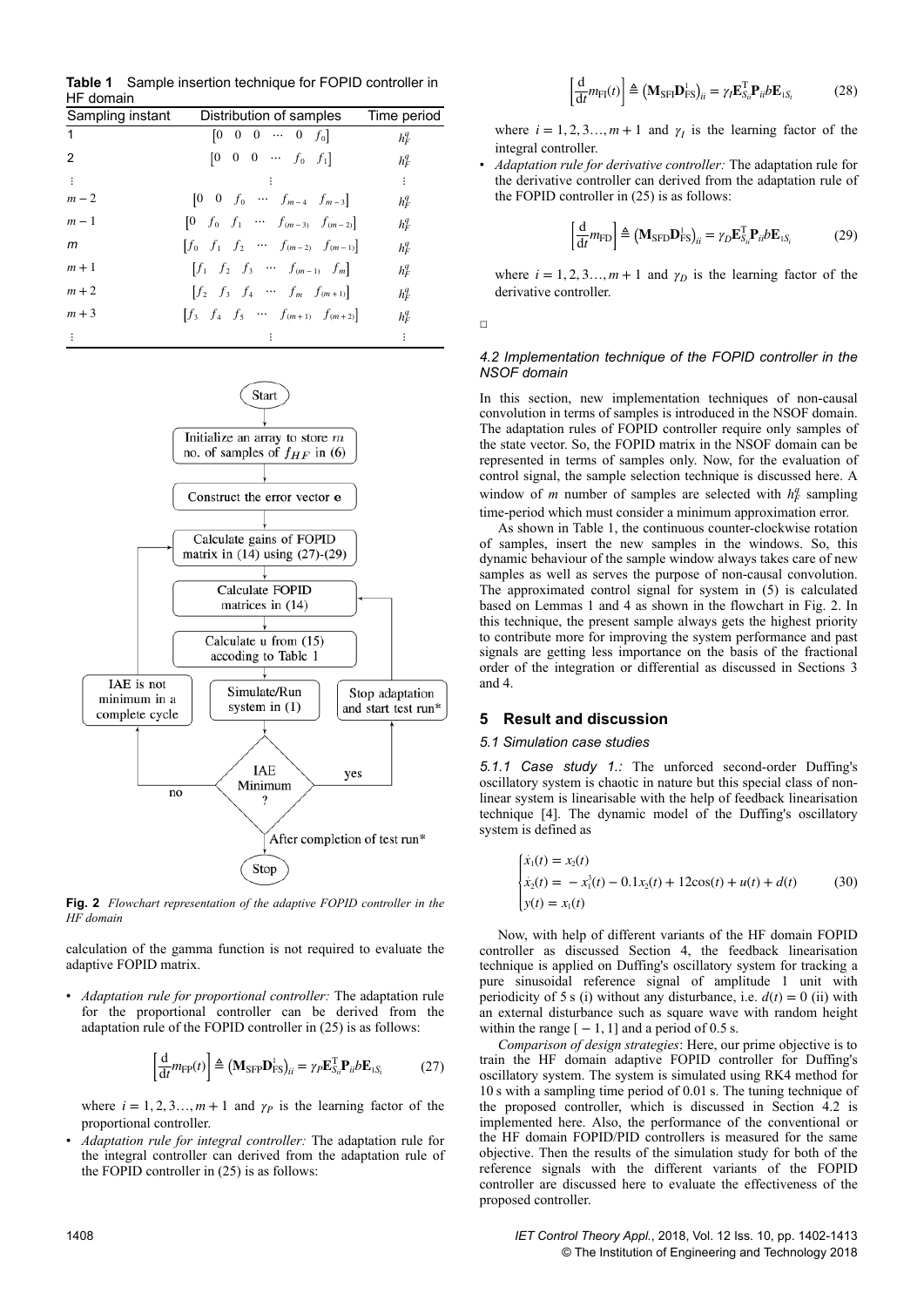**Table 2** Comparision of IAE for different variants of the FOPID controller in case study 1

| Duffing's system | Controller         | <b>PID</b> | <b>FOPID</b> |
|------------------|--------------------|------------|--------------|
|                  | conventional       | 2.7841     | 3.9832       |
| without          | HF domain          | 2.0172     | 0.4955       |
| disturbance      | adaptive HF domain | 0.1691     | 0.0200       |
|                  | conventional       | 1.9336     | 2.0375       |
| with             | HF domain          | 2.9343     | 0.2497       |
| disturbance      | adaptive HF domain | 0.0793     | 0.0242       |
|                  |                    |            |              |



**Fig. 3** *Performance characteristics of the Duffing's system without disturbance with the HFAFOPID controller*

- *PID and FOPID:* The FOPID/PID controller is implemented via convolution integral using the GL method including short-term memory concept. These controllers are tuned via particle swarm optimisation (PSO) using the following method. The desired transient and steady-state specification are achieved by providing the approximated range of  $K_P$ ,  $K_I$ ,  $K_D$ ,  $\alpha$  and  $\beta$  to PSO to reduce the tracking error for which the IAE is minimum. The values of  $(\alpha, \beta) \equiv (i) (-0.4767, 0.4336)$  (ii)  $(-0.8184, 0.6750)$ are calculated from this study for Duffing's oscillatory system (i) without disturbance and (ii) with external disturbance, respectively. It shows that the more memory power of integrator and differentiator is required to reject the external disturbance. These values of  $(\alpha, \beta)$  are used for rest of the variants of the FOPID controllers. Now, after the simulation, the values of the IAE which are listed in Table 2 for both of the cases indicate the limitations of the conventional FOPID/PID controller.
- *HFPID and HFFOPID:* The structure of the HF domain FOPID/PID controllers are defined in Lemma 2. It is easy to implement and memory consumption during simulation is easily controllable by the proper selection of the HF domain component function. The stable NSOF domain FOPID/PID controllers are tuned for both of the reference signals separately via PSO with 20 particles and 10 iterations. Only the parameters  $K_{\rm P}$ ,  $K_{\rm I}$ ,  $K_{\rm D}$  are tuned and values of  $\alpha$ ,  $\beta$  are selected from the previous case. As stated earlier, the effectiveness of the HF domain FOPID/PID controller also depends on the selection of the components function of the HF domain. Along with the five parameters of the NSOF domain controller, the number of component functions in the HF domain can also be considered as the variable during the simulation study. The proper choice of the HF components depends on (i) minimum approximation error and (ii) less time and memory consumption during simulation which is already discussed in Section 2. The values of IAE in Table 2 also supports modification of implementation technique of the FOPID/PID controllers via the HF domain. Although the HF domain FOPID/PID controller is superior over the conventional FOPID/PID controller due to the lack of knowledge about the initial value of the parameters of the controller leads the system to the verge of instability.
- *HFAPID and HFAFOPID:* Applying Lyapunov redesign technique adaptation rules are synthesised for the HF domainbased adaptive FOPID/PID controllers. Here the controllers were trained for 20 s as shown in Fig. 3 or Fig. 4. The adapted parameters are used for a test run if the following conditions are satisfied individually or both together as (1) control signal satisfies the boundary conditions, (2) the IAE will saturate after

a certain time. The parameters of HFAPID controller are chosen as

$$
\mathbf{P} = \begin{bmatrix} 5 & 1 \\ 1 & 5 \end{bmatrix}
$$

.

The number of HF components is equal to 10 to provide minimum approximation errors. The adaptation values  $\gamma_p$ ,  $\gamma_I$  and  $\gamma_D$  are set to provide good transient performance and then controller adapts the parameters to cancel steady-state error. The initial value of  $K_{\rm P}$ ,  $K_{\rm I}$ ,  $K_{\rm D}$  is selected as zero and adopted values of the parameters are calculated from the simple integer-order adaptation rules given in (27)–(29) during the training period and IAE is calculated in each cycle. The adaptation is stopped when the value of IAE is saturated and the system performed the test run. Fig. 5*a* shows the nature of control signal during adaptation as well as test run period and the nature of error signal is shown in Fig. 5*b* for the plant in (30) without any disturbance. The nature of the control signal and error signal for the same plant with disturbance is shown in Figs. 6*a* and *b*, respectively. The results of simulation studies are tabulated in Table 2. In all these simulations, the plant is evaluated for 10 s after the training is completed by different adaptation strategies so as to compare the results. Among the competing controllers, the HFAPID scheme shows the best performance for both of the reference signals as it is evident from the IAE values in Table 2.

*5.1.2 Case study 2.:* A second-order linear DC motor with nonlinear friction [4] is simulated here. The mathematical model is

$$
\begin{cases}\n\dot{x}_1(t) = x_2(t) \\
\dot{x}_2(t) = -\frac{f(x_2(t))}{J} + \frac{C_T}{J}u(t) \\
y(t) = x_1(t)\n\end{cases} (31)
$$

 $x_1(t)$  is the angular position of the rotor (in radians),  $x_2$  is the angular speed (in radians per second), and *u* is the current fed to the motor (in amperes). The plant parameters are  $C_T = 10 \text{ NmA}^{-1}$ ,  $J = 0.1 \text{ kg m}^2$ , and the non-linear friction torque is defined as  $f(x_2) = 5\tan^{-1}(5x_2)Nm$ .

The control objective is to make the angular position *y* to follow a reference signal given by  $\ddot{y}_m = 400w(t) - 40\dot{y}_m - 400y_m$  where  $w(t)$  is a square wave of random amplitude that changes in the interval ( $-1.5$ , 1.5) in every 0.5 s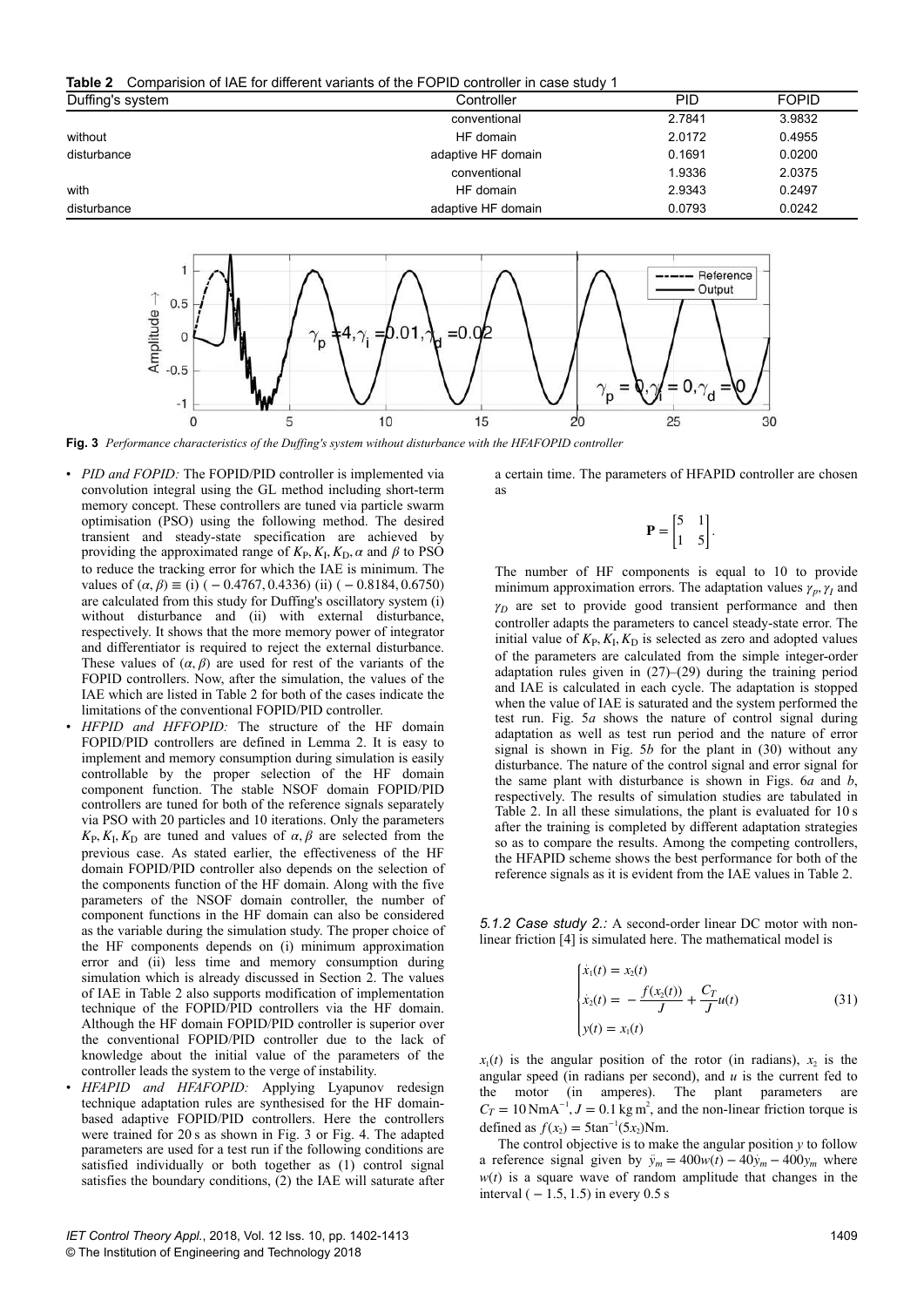

**Fig. 4** *Performance characteristics of the Duffing's system with disturbance using the HFAFOPID controller*



**Fig. 5** *The control signal and error signal for Fig. 3, the Duffing's system without disturbance using HFAFOPID controller (a)* control signal, *(b)* tracking error signal

*Comparison of design strategies*: The conventional, HF domain-based and HF domain-based adaptive FOPID/PID controller design strategies are implemented in a similar fashion as in the earlier case study.

Non-linear DC motor is simulated with the sampling time period of 0.01  s. The performance characteristics are shown in Fig. 7. In a similar fashion of case study 1, the values of  $(\alpha, \beta) \equiv (-0.0086, 0.5829)$  are selected from conventional FOPID and is used for rest variants. In this case study also, as shown in Table 3, the HFAFOPID/HFAPOD design strategy emerges as the best solution. Hence, this design strategy evolves as the most superior solution from both the points of view of best performance and simplest implementation.



**Fig. 6** *The control signal and error signal for Fig. 4, the Duffing's system with disturbance using HFAFOPID controller (a)* control signal, *(b)* tracking error signal

#### *5.2 Experimental case study*

*5.2.1 Case study 3.:* To demonstrate the effectiveness of the proposed controller, a real-life experiment [4] is considered where we attempt to perform the speed controlled of an armature controlled DC motor. The nameplate data of the motor is given in Table 4.

$$
\begin{cases}\n\dot{x}_1(t) = x_2(t) \\
\dot{x}_2(t) = \left(\frac{fR_a}{JL_a} + \frac{k_b k_t}{JL_a}\right) + \left(\frac{f}{J} + \frac{R_a}{L_a}\right) + \frac{k_t}{JL_a}u(t) \\
y(t) = x_1(t)\n\end{cases} \tag{32}
$$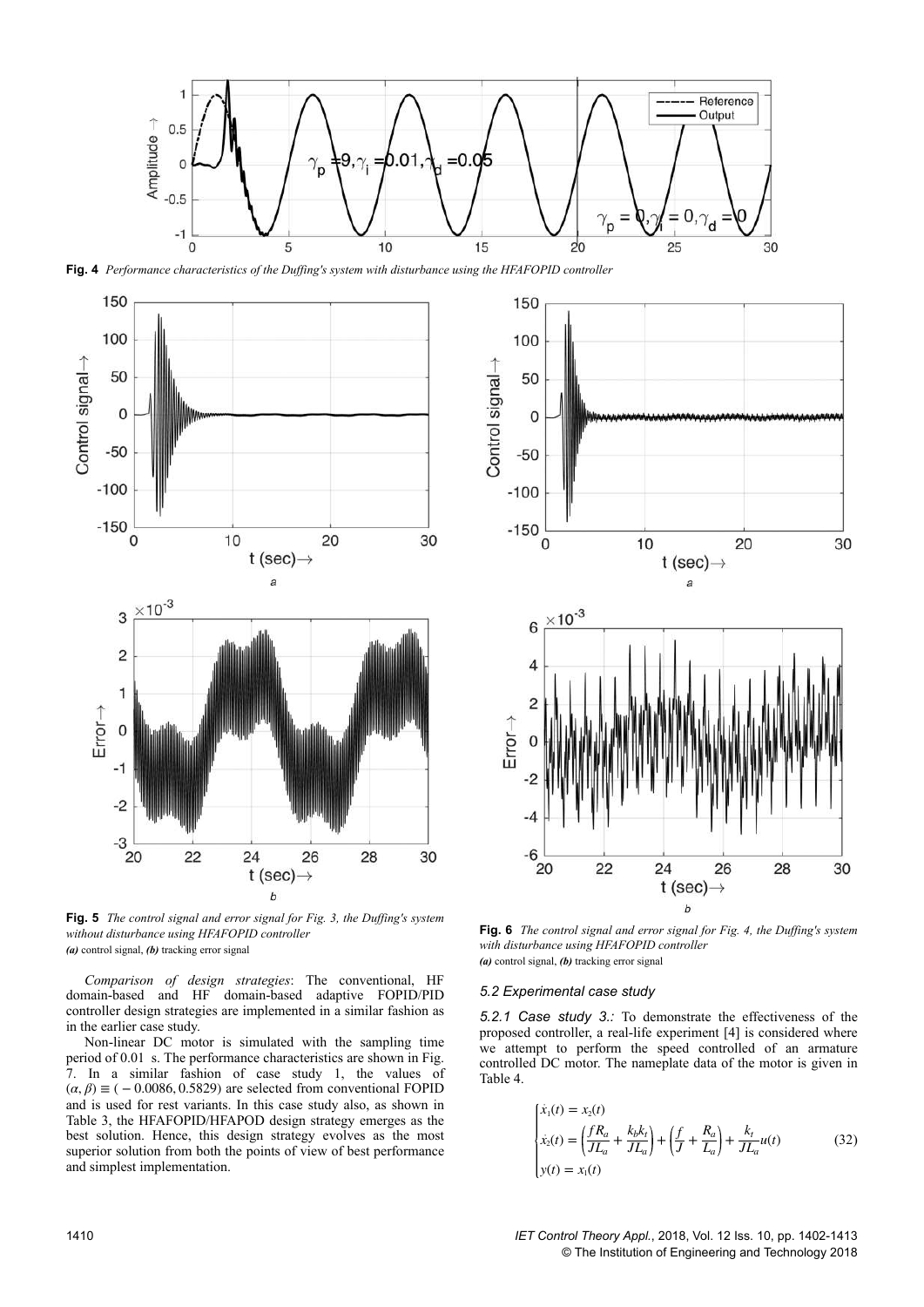

**Fig. 7** *Performance characteristics of the non-linear DC motor of case study 2 using the HFAFOPID controller*

|            | <b>Table 3</b> IAE value of case study 2 |  |
|------------|------------------------------------------|--|
| Controller |                                          |  |

| Controller         | PID    | <b>FOPID</b> |
|--------------------|--------|--------------|
| conventional       | 0.2215 | 0.1905       |
| HF domain          | 0.4626 | 0.5771       |
| adaptive HF domain | 0.1529 | 0.0537       |

|                  | <b>Table 4</b> Nameplate data of DC motor setup in case study 4 |            |     |
|------------------|-----------------------------------------------------------------|------------|-----|
| armature voltage | 50 V                                                            | type       | DC. |
| armature current | 1 1 A                                                           | insulation | B   |
| field excitation | 50V                                                             | frame      | HB3 |

| Controller         | PID                    | <b>FOPID</b>           |
|--------------------|------------------------|------------------------|
| conventional       | $3.1693 \times 10^{3}$ | $1.7270 \times 10^{3}$ |
| HF domain          | $1.8699 \times 10^{3}$ | $2.1466 \times 10^3$   |
| adaptive HF domain | $1.6602 \times 10^{3}$ | $1.0440 \times 10^{3}$ |

The experimental setup is interfaced with a PC via Arduino Uno and controller are implemented digitally as shown in Fig. 8*a*. The second-order model of a DC motor in (32) is obtained using open loop data. The output  $y$  is the angular speed of the motor. Using simulation, parameters of different variants FOPID/PID are calculated in a similar manner of the previous case studies.

The values  $\alpha = -0.7384$ ,  $\beta = 0.3315$  are selected from the conventional FOPID controller.

In each of these experimentations, the speed measurement is carried out using tacho-generator which is mounted on the shaft with a resolution of 0.002  V/rpm. Then, the acquired speed signal is filtered in the software environment, employing a double pole filter (double pole at −20) to remove noise pickup. It can be seen that the controllers developed give satisfactory performance for a test run for 75 s and speed levels are 1000, 1500 and 1200 rpm with a load variation up to 50% with a pulse-width modulation duty cycle of 10 ms. Table 5, reveals that, in this real-life experiment also, HFAFOPID emerges as the best controller among the other variants.

*5.2.2 Case study 4.:* A non-linear plant, the robotic arm with two degrees of freedom, is introduced as an experimental setup. In order to show the effectiveness of the proposed controller, the tip of the end-effector is instructed to tracking a sinusoidal signal [26, 50]. Two servo motors at link 1 and link 2 are used here to control the absolute joint-angle. Here,  $\theta_1$  is the absolute joint angle at link 1 and  $\theta_2$  is the relative joint angle between link 1 and link 2. Now,  $\theta_{12}$ ( =  $\theta_1 + \theta_2$ ) is the absolute joint angle of link 2. The position of the end-effector is measured in  $(r, \theta_r)$  co-ordinate system. Motor 1 and motor 2 provide torque to actuate two links simultaneously. These high torque standard servo motor with metal gears provides 35 kg/cm at 5 V. The motor angles or the absolute angles  $\theta_1$  and  $\theta_{12}$ of the links are measured by the inbuilt rotary encoder of the servo motor.

The parameters of the links are as follows:  $l_1 = 0.06 \text{ m}$ ,  $m_1 = 0.15$  kg and  $l_2 = 0.1$  m,  $m_2 = 0.03$  kg. To implement





**Fig. 8** *Implementation of HFAFOPID controller for real-life DC motor speed control system*

*(a)* Real-life PC-based experimental arrangement for the speed control of DC motor, *(b)* Performance characteristics of the real-life armature controlled DC motor when tracking variable speed with the HFAFOPID controller, *(c)* Control signal of the system defined in (32) with the HFAFOPID controller during test run period. This control signal shows the precise variation due to the change in the reference signal. The load variation is rejected by the controller smoothly which evident from Figs. 8*b* and *c*

controllers into the robotic manipulator, an Arduino mega is used as a data acquisition board with the sampling frequency of 10 kHz. The controller is realised in mac os-based operating system with 1.4 GHz Intel Core i5 processor and 4 GB DDR3 RAM. The dynamics of the motion of the two-link manipulator is given below: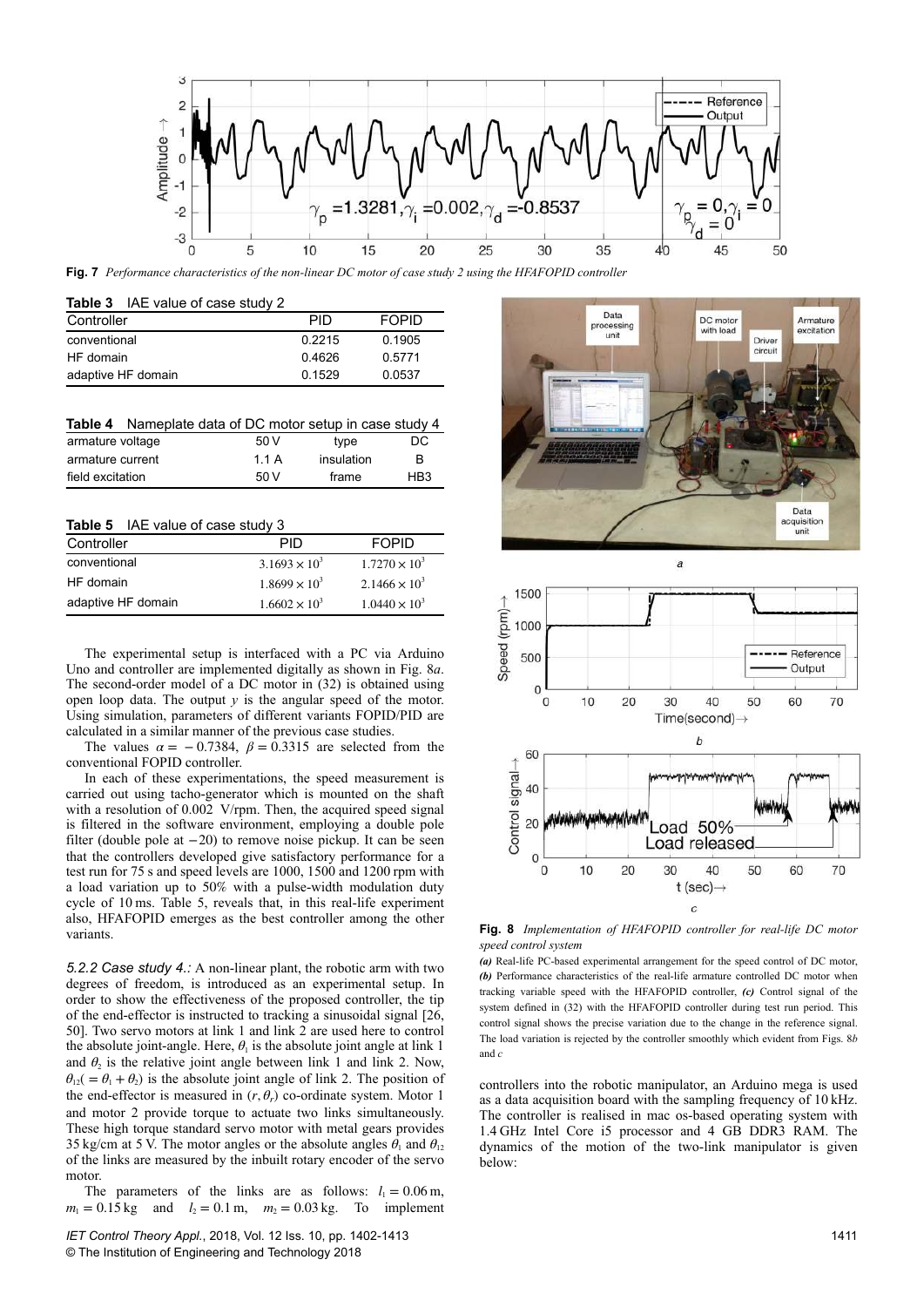



**Fig. 9** *(a) Real-life PC-based experimental arrangement for the two-link manipulator, (b) Performance characteristics of the joint-angles of two-link manipulator defined (33) with the HFAFOPID controller when the frequency of the reference signal is 0.02 Hz, (c) Performance characteristics of the position of the end-effector of two-link manipulator defined (33) with the HFAFOPID controller when the frequency of the reference signal is 0.02 Hz*

$$
\begin{cases} B(q)\ddot{q} + C(\dot{q}, q) + g(q) = F_{\theta} \\ q = [\theta_1, \theta_2]^\mathrm{T} \end{cases} \tag{33}
$$

where

$$
B(q) = \begin{bmatrix} (m_1 + m_2)l_1^2 + m_2l_2^2 + 2m_2l_1l_2\cos\theta_2 & m_2l_2^2 + m_2l_1l_2\cos\theta_2 \\ m_2l_2^2 + m_2l_1l_2\cos\theta_2 & m_2l_2^2 \end{bmatrix}
$$

$$
C(\dot{q}, q) = \begin{bmatrix} -m_2l_1l_2\sin\theta_2(2\dot{\theta}_1\dot{\theta}_2 + \dot{\theta}_2^2) \\ m_2l_1l_2\sin\theta_2\dot{\theta}_1\dot{\theta}_2 \end{bmatrix}
$$

$$
g(q) = \begin{bmatrix} -(m_1 + m_2)g l_1\sin\theta_1 - m_2g l_2\sin(\theta_1 - \theta_2) \\ m_2g l_2\sin(\theta_1 - \theta_2) \end{bmatrix}
$$

$$
r = \sqrt{l_1^2 + l_2^2 + 2l_1l_2\cos\theta_2}
$$

|           | Table 6 IAE value of case study 4 |        |              |
|-----------|-----------------------------------|--------|--------------|
| Reference | Controller                        | PID    | <b>FOPID</b> |
|           | conventional                      | 0.4378 | 0.3058       |
| $0.02$ Hz | HF domain                         | 0.4087 | 0.3546       |
|           | adaptive HF domain                | 0.2564 | 0.2058       |
|           | conventional                      | 4.1132 | 3.9734       |
| $0.1$ Hz  | HF domain                         | 4.4007 | 3.3326       |
|           | adaptive HF domain                | 2.4058 | 2.2368       |
|           |                                   |        |              |

$$
\theta_r = \tan^{-1}\left(\frac{l_1 \cos \theta_1 + l_2 \cos(\theta_1 + \theta_2)}{l_1 \sin \theta_1 + l_2 \sin(\theta_1 + \theta_2)}\right)
$$

A pure sinusoidal signal with two different frequencies is applied separately as the reference position  $(r, \theta_r)$  to verify the tracking performance of the proposed HF domain adaptive FOPID controller. In order to avoid the hardware constraints (range of  $\theta_1$  is 30° – 160° and  $\theta_2$  is 20° – 170°) and singular position, the reference signal is generated and control signal is restricted. Two FOPID controllers are used for two different joint angles which are given in Fig. 9*b*. All the variants of the FOPID controllers are tuned in software environment to control the position error based on the position feedback. The performance characteristics of the manipulator with the HFAFOPID controller is shown in Fig. 9*c*. The control performance is evaluated using the sinusoidal signals with two different frequencies, i.e. 0.02, 0.1 Hz. The corresponding IAE values with different variants of FOPID controllers are listed in Table 6. In this case study also, the HFAFOPID/HFAPOD design strategy emerges as the best solution from both the points of view of best performance and simplest implementation.

## **6 Conclusion**

This paper has introduced a new approach for designing the FOPID controllers employing NSOFs. In this approach, a hybrid NSOF sets are utilised to describe the dynamics of the system when a fractional-order PID controller is connected in feedforward configuration with the plant. The alternative algebraic vector– matrix form of fractional-order dynamics in the NSOF domain employs to (i) find asymptotic stability condition of the overall system in the sense of Lyapunov, (ii) adapt the rules of the parameters of FOPID controller which are independent of gamma function and (iii) implement the techniques of the NSOF domain in the real-life problem. Also, the proposed adaptive FOPID design methodology does not require a prior knowledge about the plant to be controlled due to the adaptive nature of design and the fractional-order of error dynamics forms a continuous manoeuvreing of control law. The proposed hybrid NSOF-based non-adaptive and adaptive FOPID controller design strategies along with conventional PID and FOPID controllers are applied in simulation and real-life experimentation for the benchmark case studies. The adaptive hybrid model of FOPID design strategy is evolved as a superior technique as compared to the other strategies discussed in this paper.

# **7 References**

- [1] Atassi, A.N., Khalil, H.K.: 'A separation principle for the control of a class of nonlinear systems', *IEEE Trans. Autom. Control*, 2001, **46**, (5), pp. 742–746
- [2] Isidori, A.: '*Nonlinear control systems*' (Springer Science & Business Media, London, 2013)<br>Khalil H.K.
- [3] Khalil, H.K.: 'Adaptive output feedback control of nonlinear systems represented by input-output models', *IEEE Trans. Autom. Control*, 1996, **41**, (2), pp. 177–188
- [4] Sharma, K.D., Chatterjee, A., Rakshit, A.: 'A hybrid approach for design of stable adaptive fuzzy controllers employing Lyapunov theory and particle
- swarm optimization', *IEEE Trans. Fuzzy Syst.*, 2009, **17**, (2), pp. 329–342 [5] Han, J.: 'From PID to active disturbance rejection control', *IEEE Trans. Ind. Electron.*, 2009, **56**, (3), pp. 900–906
- [6] Monje, C.A., Vinagre, B.M., Feliu, V.*, et al.*: 'Tuning and auto-tuning of fractional order controllers for industry applications', *Control Eng. Pract.*, 2008, **16**, (7), pp. 798–812
- [7] Åström, K.J., Hägglund, T.: 'PID controllers: theory, design, and tuning', 1995
- [8] Åström, K.J., Hang, C.C., Persson, P.*, et al.*: 'Towards intelligent PID control', *Automatica*, 1992, **28**, (1), pp. 1–9

1412 *IET Control Theory Appl.*, 2018, Vol. 12 Iss. 10, pp. 1402-1413 © The Institution of Engineering and Technology 2018